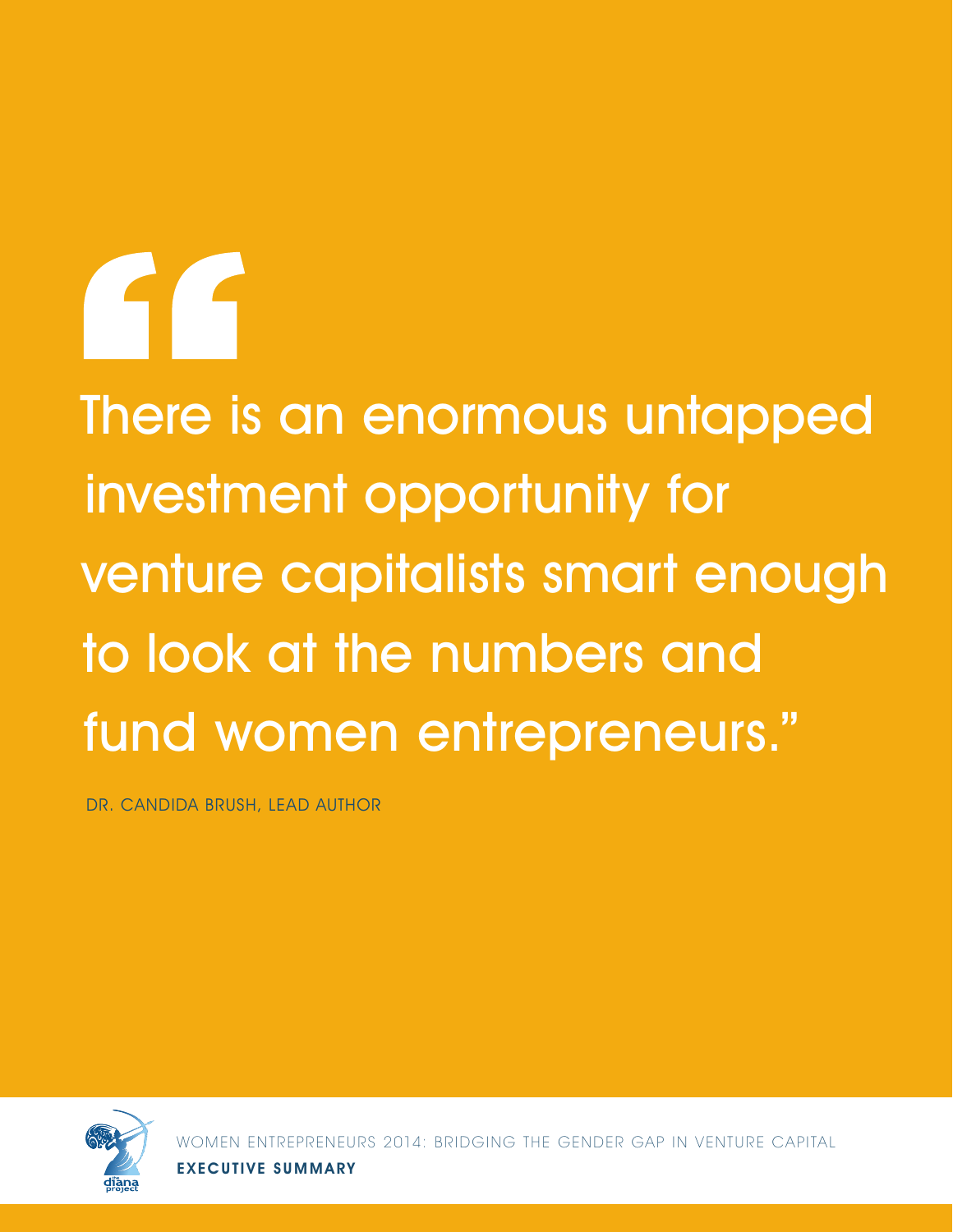#### **Diana Report Women Entrepreneurs 2014: Bridging the Gender Gap in Venture Capital**

Professors Candida G. Brush, Patricia G. Greene, Lakshmi Balachandra, and Amy E. Davis

Arthur M. Blank Center for Entrepreneurship Babson College

September, 2014

#### **Sponsored by:**



*The authors thank the Arthur M. Blank Center for Entrepreneurship at Babson College, Diane Mulcahy, Myra Hart, Catherine Portner, Pranjal Hegde, Alyssa Rimsa, Susan Duffy, Mitchell Manning, Fyllis Berg-Elton, Kelly Lynch, and Linda Woods Curtin for their assistance with this report.*

*We also thank the Entrepreneurship and Small Business Research Institute for continuing support of this research.*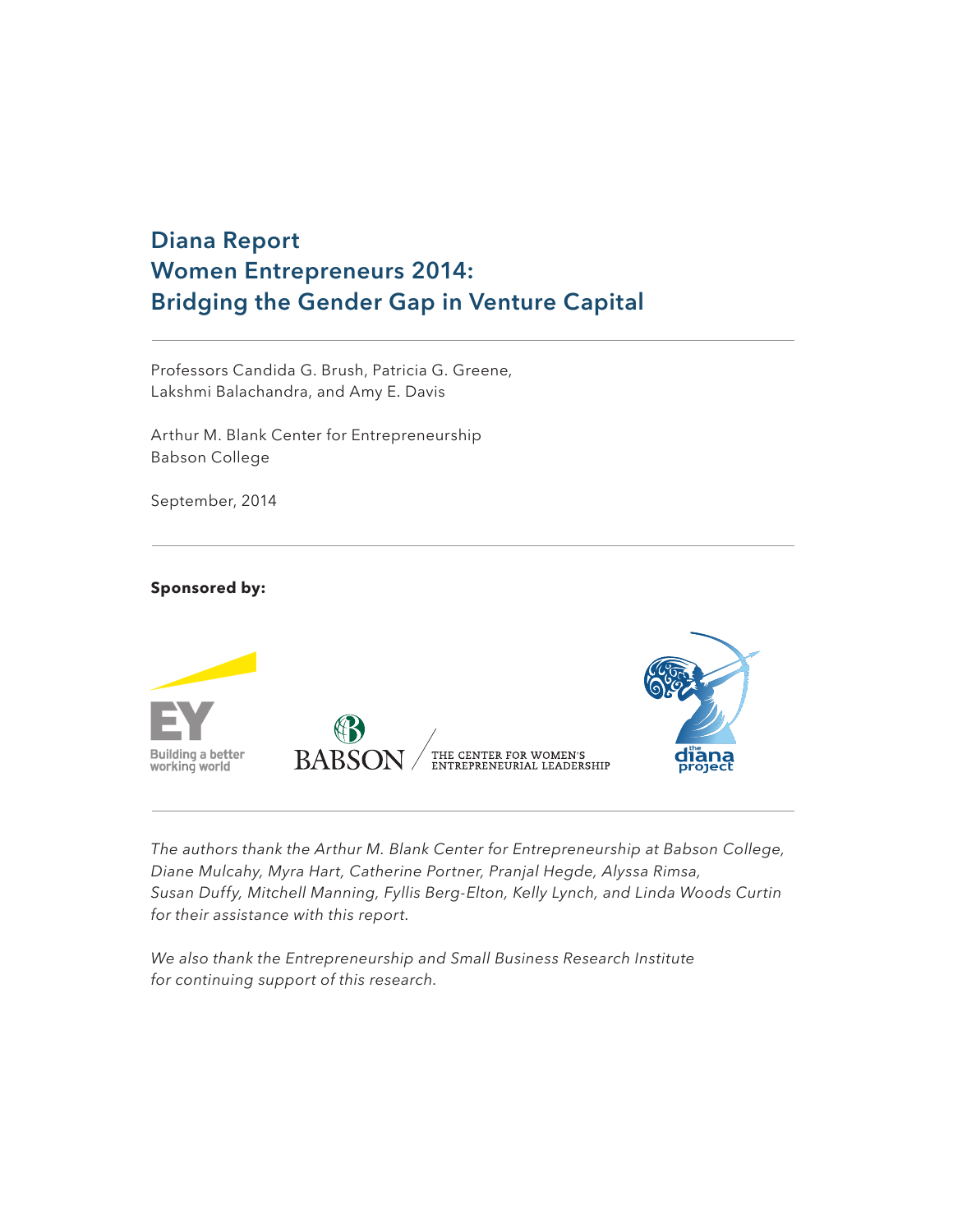# Women Entrepreneurs 2014: Bridging the Gender Gap in Venture Capital

**••** Executive Summary

#### **This report provides the first comprehensive analysis of**

venture capital investments in women entrepreneurs since the original Diana Project research conducted in 1999.<sup>1</sup> The Diana Project examined possible reasons why fewer than 5% of all ventures receiving equity capital had women on their executive teams. Conventional wisdom suggested that women entrepreneurs were neither prepared nor motivated to found high-potential businesses. As a result, they were not good candidates for venture capital investors. But the Diana Project found that, contrary to existing perceptions, many fundable women entrepreneurs had the requisite skills and experience to lead high-growth ventures. Nonetheless, women were consistently left out of the networks of growth capital finance and appeared to lack the contacts needed to break through.<sup>2</sup>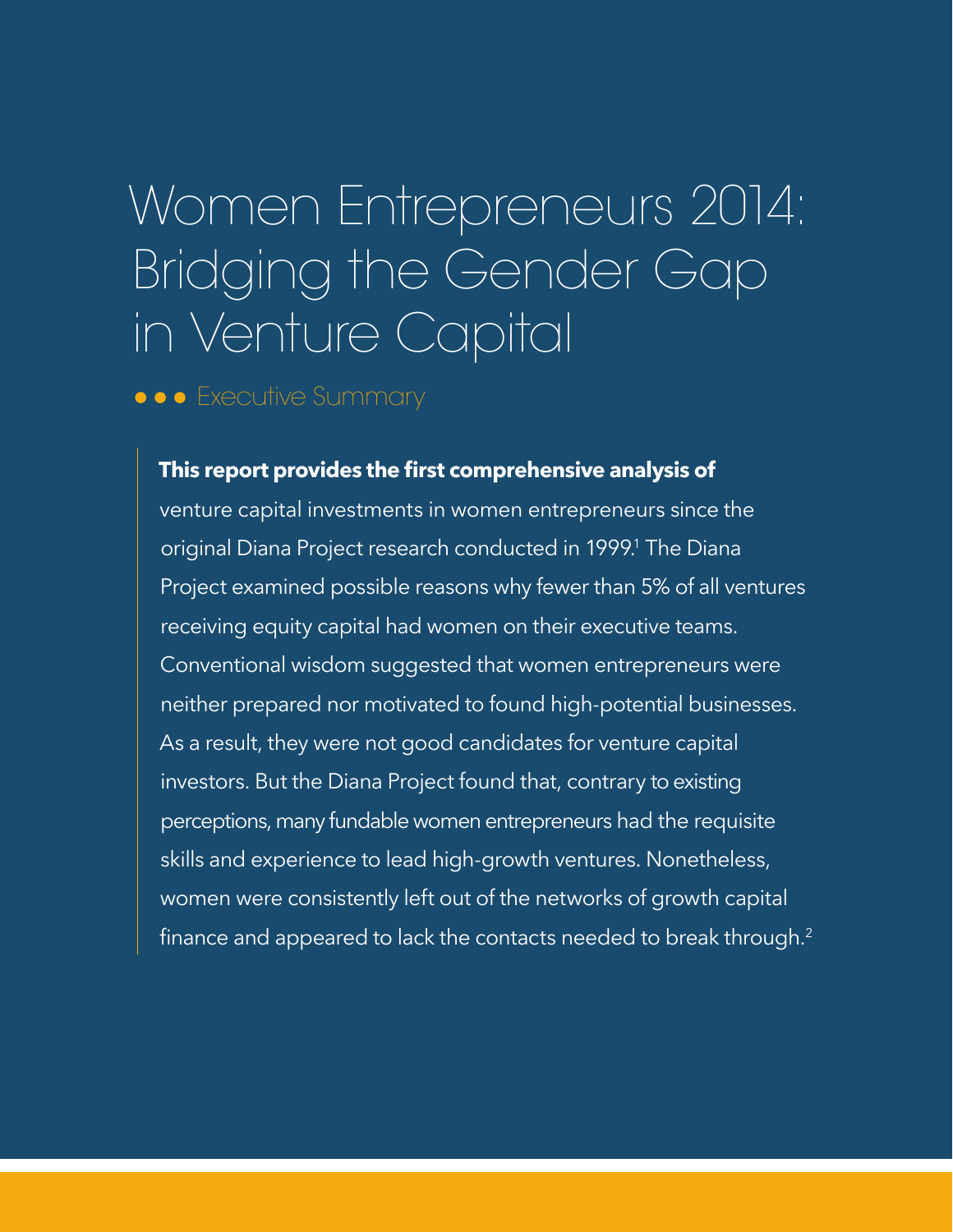During the intervening 14 years, there have been dramatic changes in the venture capital funding landscape. The institutional venture capital industry contracted, while angel groups grew significantly. In 2012 there were 462 active US venture capital firms (active is defined as investing at least \$5 million in companies in the year). By contrast, there were 1,022 such firms at the height of the technology bubble in 2000. The total count of US institutional venture capital firms raising money during the last 10 years was 7913. In 2013, \$29.4 billion was invested in 3,995 venture deals, an increase of 7% in terms of dollars and 4% in terms of deals since 2012.

During the same period, angel investments topped \$24.8 billion in 70,730 ventures, an 8.3% increase over the previous year in terms of dollars and a 5.5% increase in number of deals from the previous year.<sup>4</sup> Although these numbers sound large, it is rare for a start-up business to receive formal early-stage funding like venture capital. Venture capital financing has been referred to being a "black swan" event, because only about 1% of all businesses in the United States are ever able to receive venture financing.

Most businesses use financing by family and friends in the early stages, a fact that has not deterred US entrepreneurs from starting businesses. This is true for the universe of women's entrepreneurship as well.

# **E E** I THINK THERE'S A BUILT-IN

male network that's existed for a long time in the venture community, as well as the entrepreneurial community, that takes people a long time to break into. Maybe there's some unspoken biases and lack of encouragement."

WOMAN VC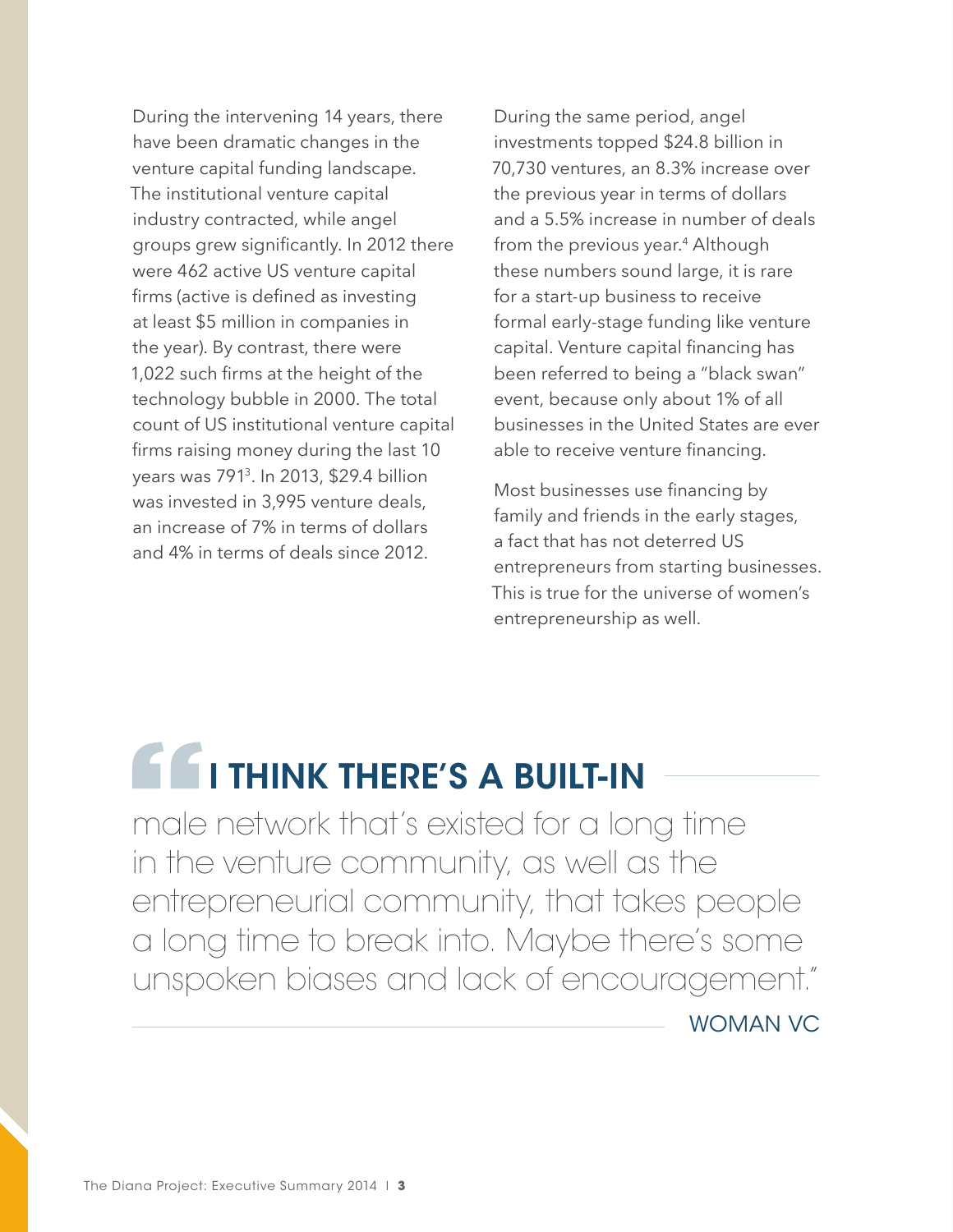### Women entrepreneurs are majority owners of an estimated ten million businesses,

or, as currently reported by the US Small Business Administration (SBA), 36 percent of all businesses in the United States.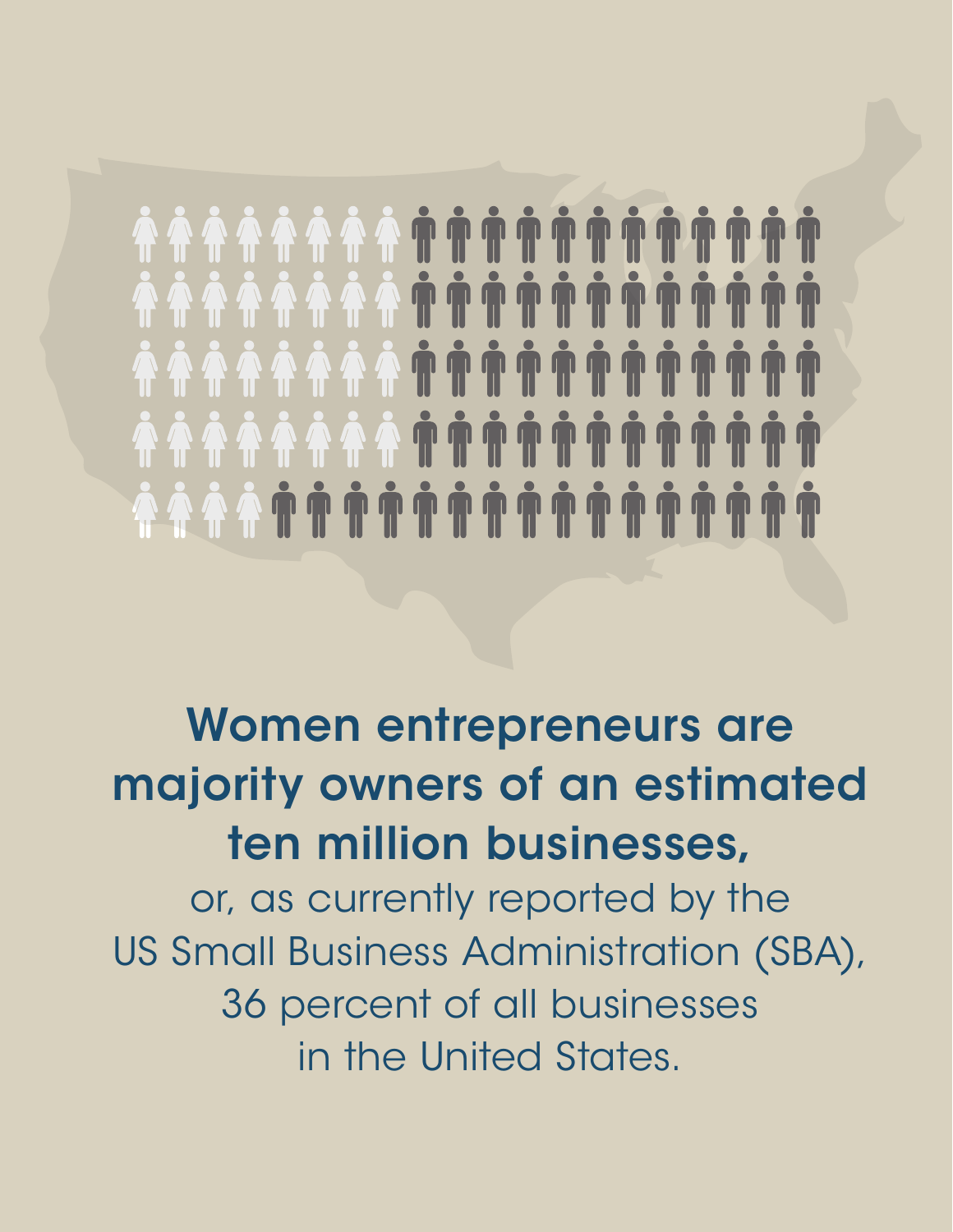Today, there are an increasing number of women entrepreneurs in the United States. In general, women entrepreneurs are majority owners of an estimated ten million businesses, or, as currently reported by the US Small Business Administration (SBA), 36 percent of all businesses in the United States.5 One study conducted in 2009 showed that companies with women on the executive team have an economic impact of \$3 trillion annually, which translates into the creation and/or maintenance of more than 23 million jobs, or 16% of the total US employment.<sup>6</sup> The Global Entrepreneurship Monitor reports that in 2013 approximately 13% of the working population of the United States was in the process of starting or running a new business. For women, the rate was 11% compared with 16% for men.

This means that one out of every ten women in the United States was becoming an entrepreneur, which is a higher rate of female founding than for any of the other 24 developed economies.<sup>7</sup> In addition, this study showed that approximately 36% of all women owning established businesses wanted to grow them. Of course, the majority of most businesses do not fit the typical venture capital profile, and these women-owned businesses are no exception. However, given the changes in venture capital financing and women's entrepreneurship since the first Diana Project, we decided that it was time to see whether women entrepreneurs are making meaningful progress in obtaining venture capital compared with when this question was first explored in 1999.

### I DON'T SPECIFICALLY IDENTIFY MY BUSINESS AS WOMAN OWNED.

There is no benefit, perceived or otherwise."

WOMAN ENTREPRENEUR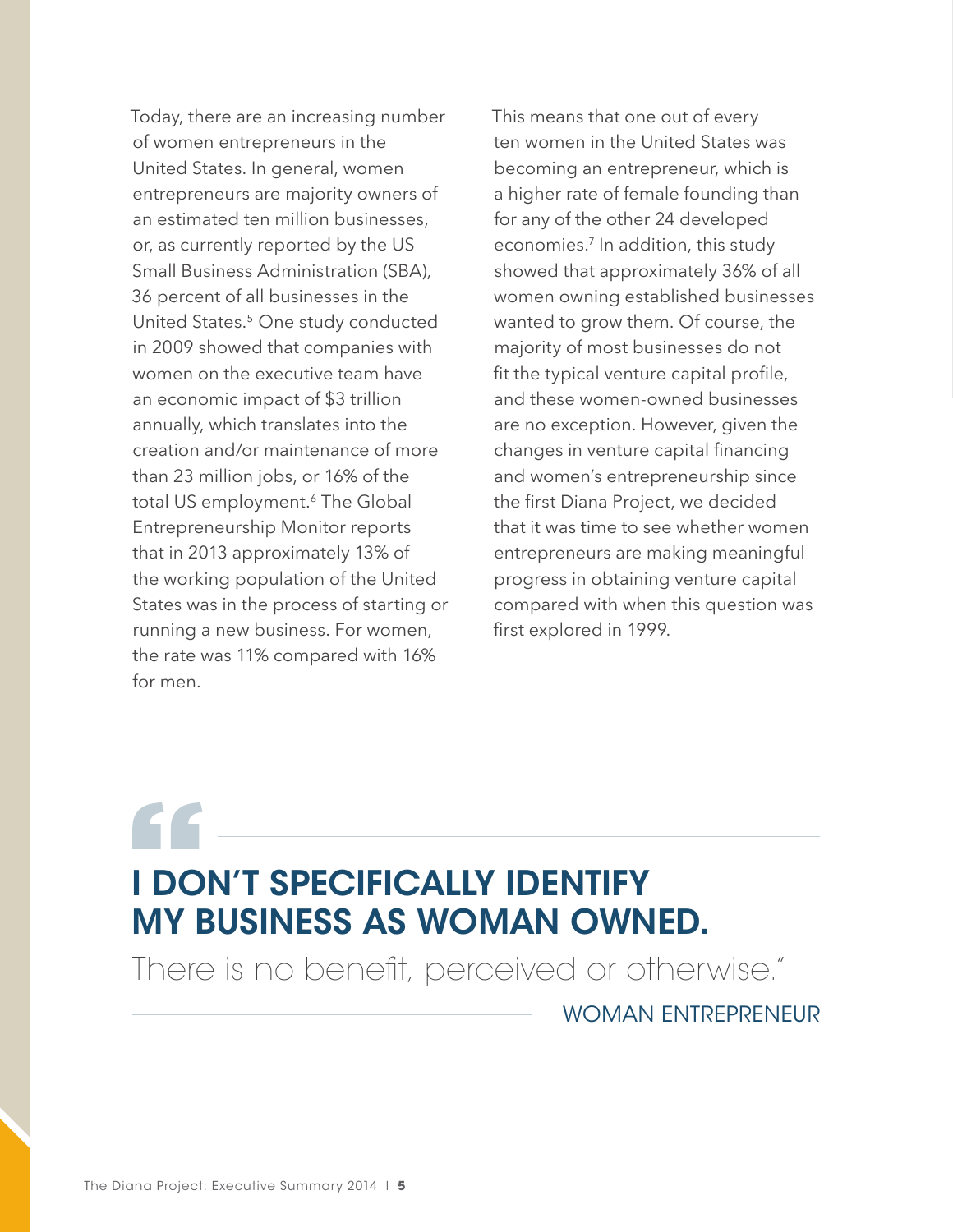### **Following the previously developed methodology of the Diana Project, we asked four main questions:**



Do women entrepreneurs seek and receive the venture capital needed to grow their businesses?



How are women entrepreneurs performing after receiving venture capital?



Who are the venture capital firms investing in women entrepreneurs?



Who are the women entrepreneurs receiving venture capital investment?

For this 2014 Diana Project analysis of the venture capital investments in businesses with women on the team, we utilized a database consisting of 6,793 unique companies in the United States that received venture capital funding between 2011 and 2013.<sup>8</sup> We examined all of these companies to determine whether there was a woman on the executive team.<sup>9</sup> By performing this analysis, we offered a means to update the dialogue on earlystage venture capital investing and women entrepreneurs.

We found that women entrepreneurs have made progress in obtaining venture capital since the original Diana Project report in 1999. Our data show that during 2011-2013 more than 15% of the companies receiving venture capital investment had a woman on the executive team. Compared with our finding in 1999, when businesses with women on the executive team received fewer than 5% of all venture capital investments, this figure represents important progress.

This executive summary presents only the second comprehensive analysis comparing US venture capital–funded companies with a woman entrepreneur on the executive team with those with no women on the executive team. We discuss the characteristics of companies with women entrepreneurs and profile the firms investing in them, and present conclusions and recommendations.  $\bullet \bullet \bullet$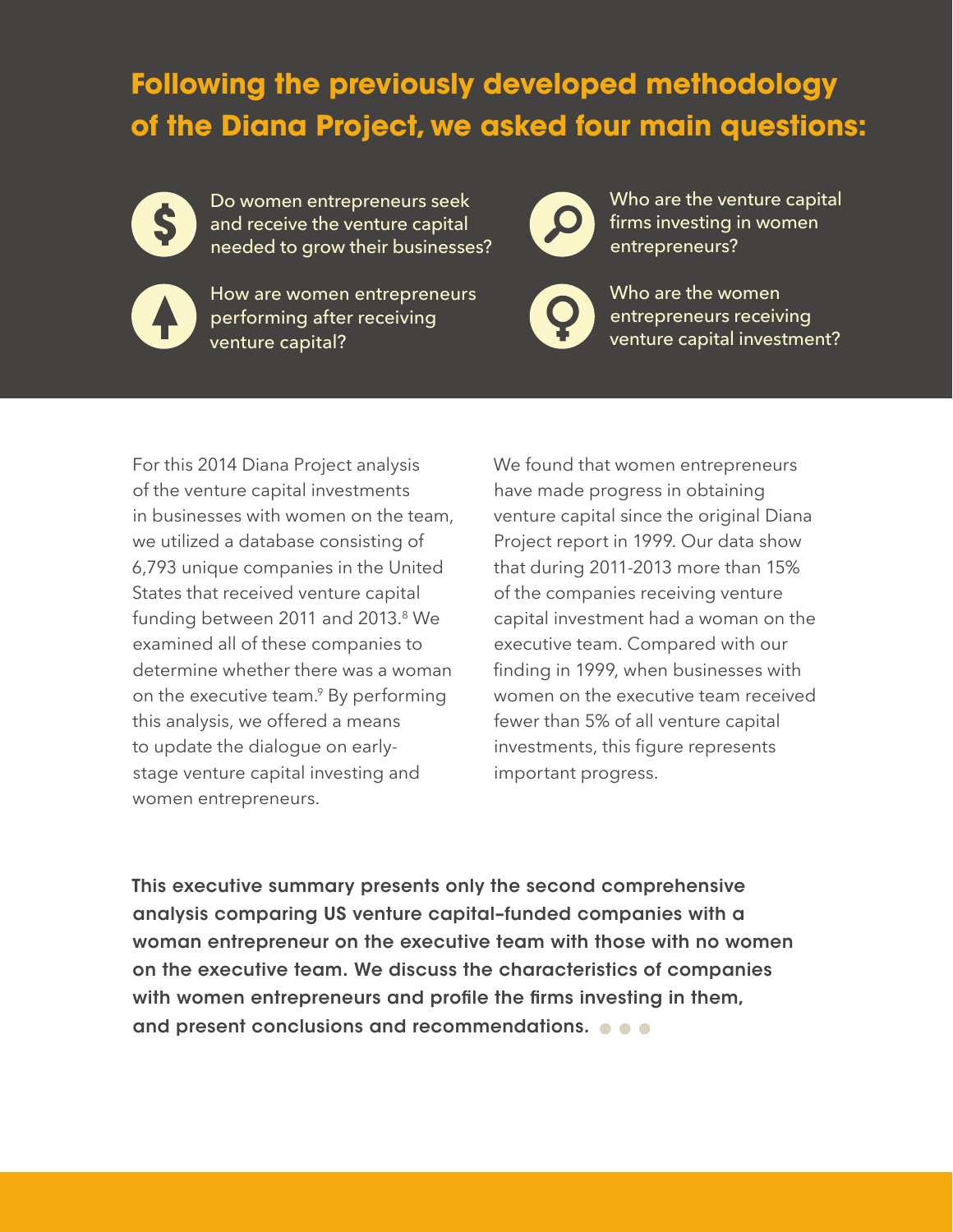### Venture Capital Investments In Women Entrepreneurs 2011-2013 $\bullet\bullet\bullet$

#### 1. Number of Venture Capital Investments

During the three-year period, 985 of the 6,793 venture capital–funded companies (15% of all funded businesses) had a woman on the executive team. This number rose annually from 9% in 2011 to 18% in 2013. These investments included seed, early-state, and later-stage venture capital funding.

However, only 2.7% of the companies, or 183 of 6,517 companies receiving venture capital funding during this period, had a woman CEO.

#### 2. Venture Capital Dollars Invested

The total dollar investment in companies with a woman on the executive team during 2011-2013 was 21% or \$10.9 billion out of \$50.8 billion. This figure also rose annually: in 2011 companies with women on the executive team received 9% (\$816 million) of the total \$8.9 billion invested, while in 2013 they received 27% (\$7.1 billion) of the total \$26.4 billion invested.

However, companies with a woman CEO only received 3% of the total venture capital dollars, or \$1.5 billion out of the total of \$50.8 billion invested during 2011-2013.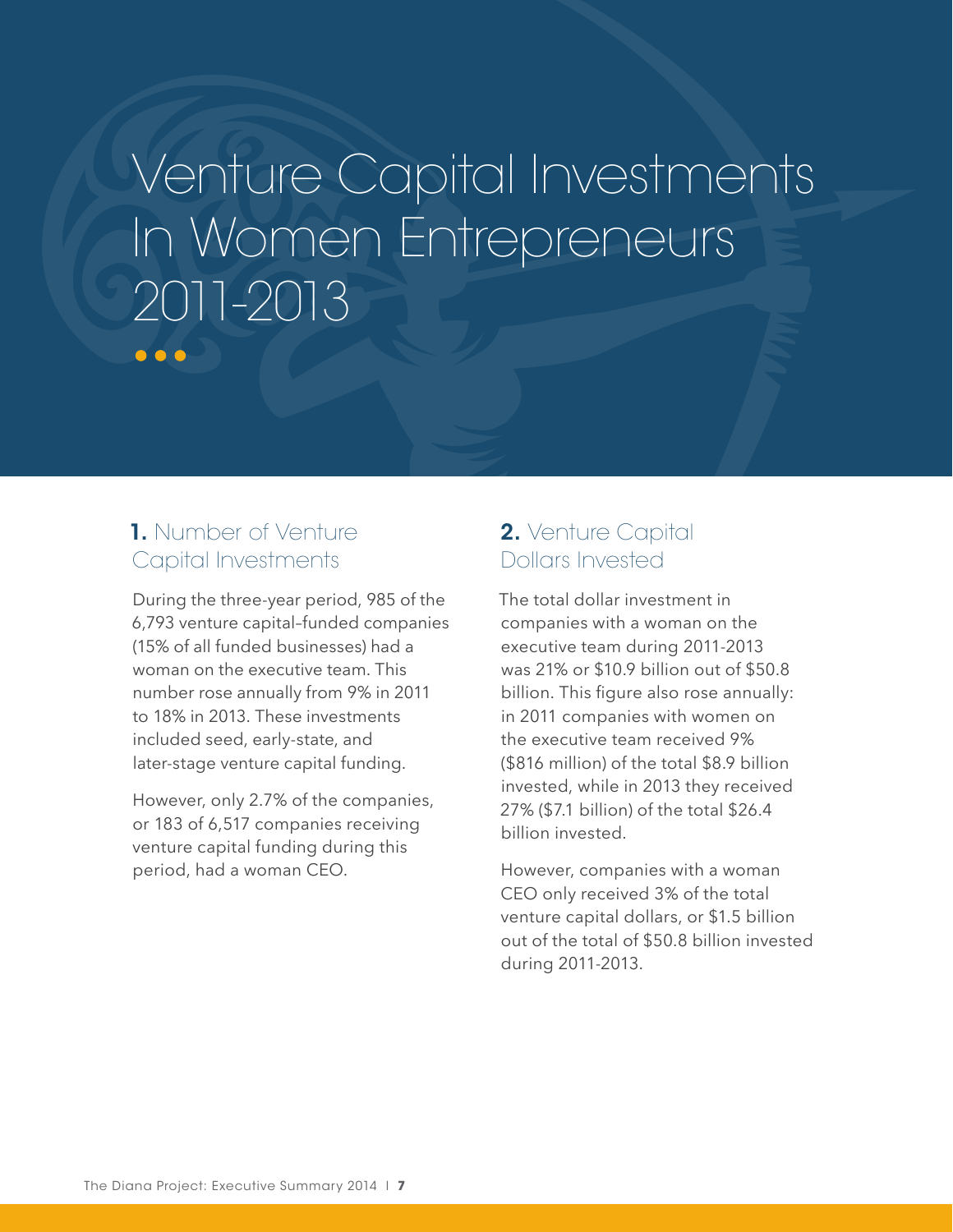#### 3. Average Venture Capital Dollar Investment

The average dollar investment in businesses with a woman on the management team was slightly higher for all three years during 2011-2013, \$12 million for those with women. \$8 million for those with no women.

For companies where the CEO is a woman, the average investment was \$8.8 million; for companies with male CEOs, the average investment was \$8.3 million. The difference is not statistically significant.

### " THERE IS GENDER BIAS

in funding women entrepreneurs in technology especially, but also in foods and other sectors."

#### WOMAN ENTREPRENEUR (FOODS BUSINESS)

#### 4. First and Last Venture Capital Financing "Round" Amounts

The average first and last financing rounds for companies with women on the executive team and those with no women were approximately the same in 2011 and 2012, but in 2013 companies with a woman entrepreneur received on average more funding for the first investment (\$6 million versus \$4 million) and last financing (\$13 million versus \$8 million). However, companies with all-male teams received more than 79% of the total last round of funding in 2013.

Early-stage venture capital investing represents the greatest proportion of the total venture capital investments, 49% (3,166 out of 6,512), while laterstage venture capital comprised 31% (2,042) and seed capital made up 20% (1,301).

Companies with a woman executive on the team were more likely to receive later-stage funding, or 21% (421) of these investments. On the other hand, companies with women entrepreneurs received only 13% of the total investments in the early stage and only 9% in the seed stage.

 $\bullet\bullet\bullet$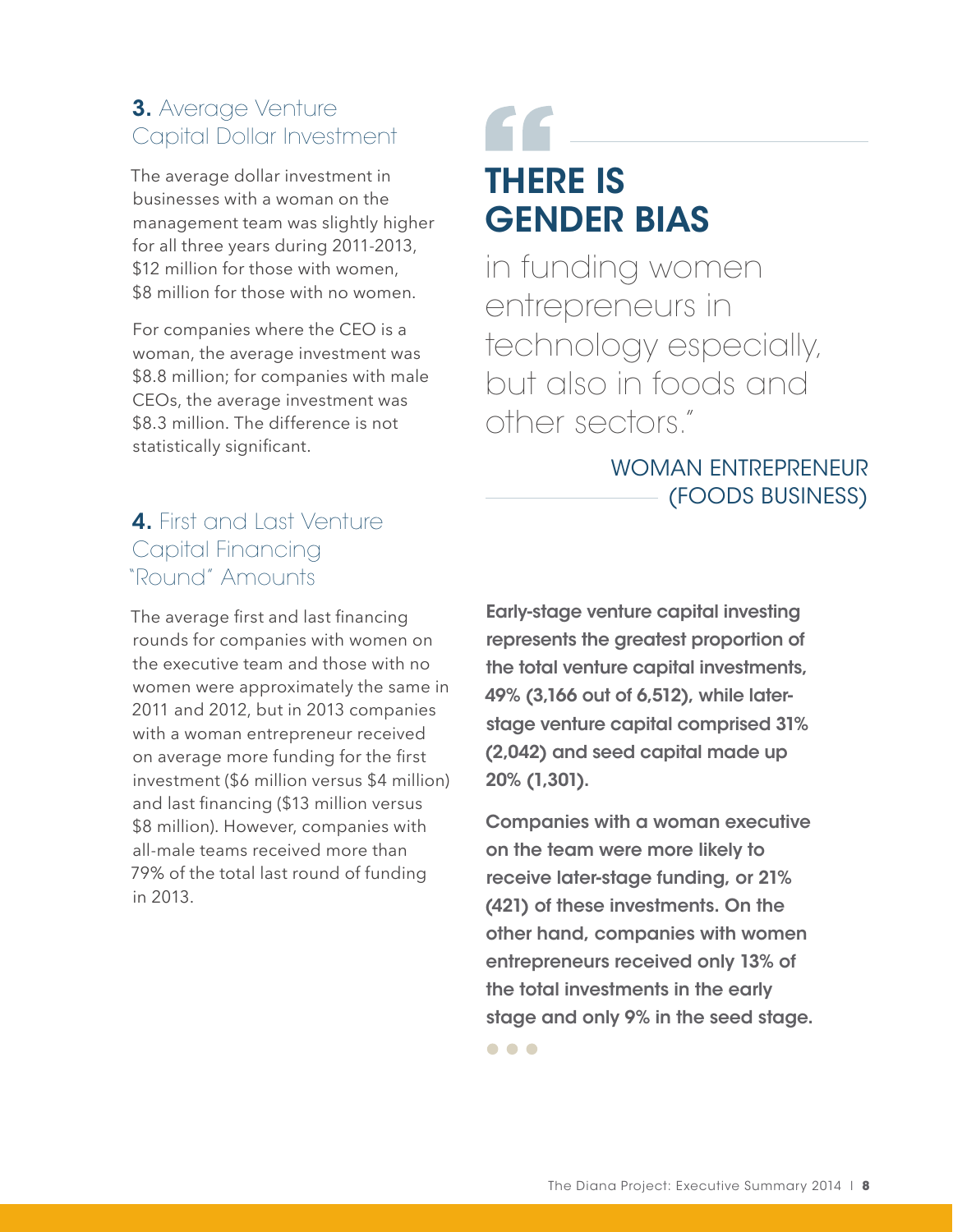### Profile of Companies with Women that Receive Venture Capital Funding $\bullet\bullet\bullet$

#### 1. Across all Sectors, Companies with Women are Most Prevalent in Software and Biotech

Of the total 15% investments in companies with a woman on the executive team, 5% went into the Software sector, followed by Biotechnology and Business Products at 2% each. On the other hand, companies with no women on the executive team received almost 90% of the total investments in Semiconductors, Computers and Peripherals/Electronics and Instrumentation, and Media and Entertainment.

Of the 2.7% of companies with a woman CEO, the majority (57%) are found in Software, Biotechnology, and Business Products and Services.

#### 2. Within Sectors, Companies with Women Receive Most Investments Clustered in Health and Medical Sectors

Within each of the industry sectors, companies with women on the executive team are more likely to receive investments in sectors related to health and medicine. Specifically, companies with women entrepreneurs received 25% of the investments in Biotechnology (110 of 441), 22% in Healthcare Services (27 of 123), 17% in IT Services Health Care (27 of 157), and 15% in Consumer Products (66 of 452).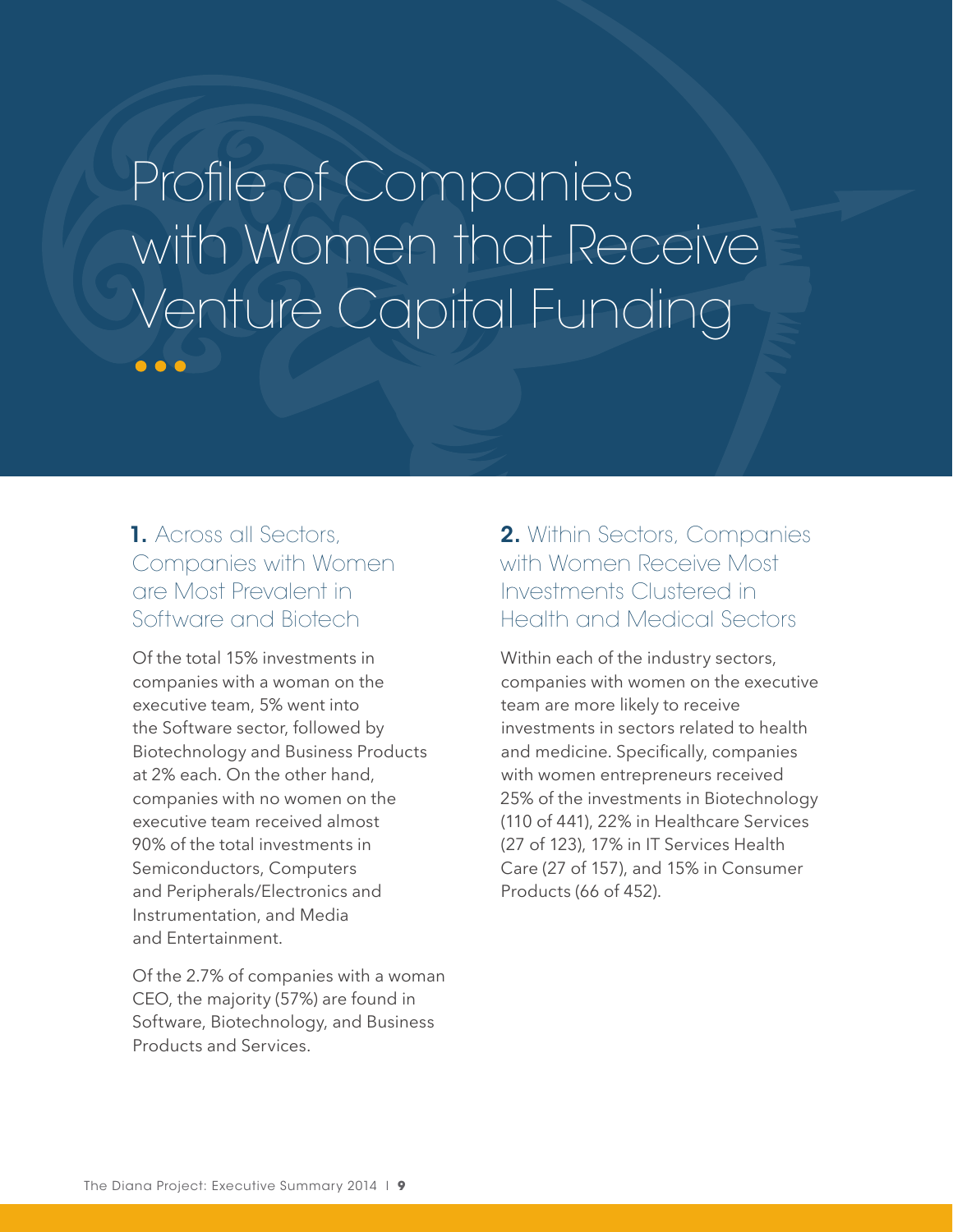#### **3.** Companies with Women Receive Highest Dollars in Software and Biotech

Businesses with women on the executive team received nearly 7% of the venture capital dollars (\$3.5 billion of \$20.7 billion) invested in Software and approximately 3% of the venture capital dollars (\$1.5 billion of \$6.6 billion) invested in Biotechnology. Companies with women on the executive team received fewer than 1% of the total dollars invested in Telecommunications/ Networking and Equipment, Computers and Peripherals/Electronics and Instrumentation, Semiconductors, and IT Services.

#### 4. Companies with Women are Older and Larger

Companies that have women executives on the team and receive venture capital funding are likely to be older, 89% larger in terms of employees, and 44% larger in terms of sales than companies that have no women on the management team.

#### **5.** Companies with Women Have Higher First-Round and Last-Round Valuations

Companies with women entrepreneurs on the executive team are more likely to have higher valuations at both first (64% larger) and last (49% larger) funding, consistent with the fact that they are receiving later-stage funding, are older, and are larger.

#### **6.** Investment and Dollars Invested in Companies with Women on Team are Clustered on Coasts

Overall, the states with the highest number of investments in firms with women on the executive team are the states with the overall biggest number of venture capital investments: California, New York, and Massachusetts.

Companies with women on the executive team located in North Carolina, Massachusetts, Illinois, Ohio, and Connecticut received a proportionately higher percentage of investments than those in other states. Overall, the West Coast region had the greatest number of investments (2,640) and women received 15% of the total dollars invested in these areas.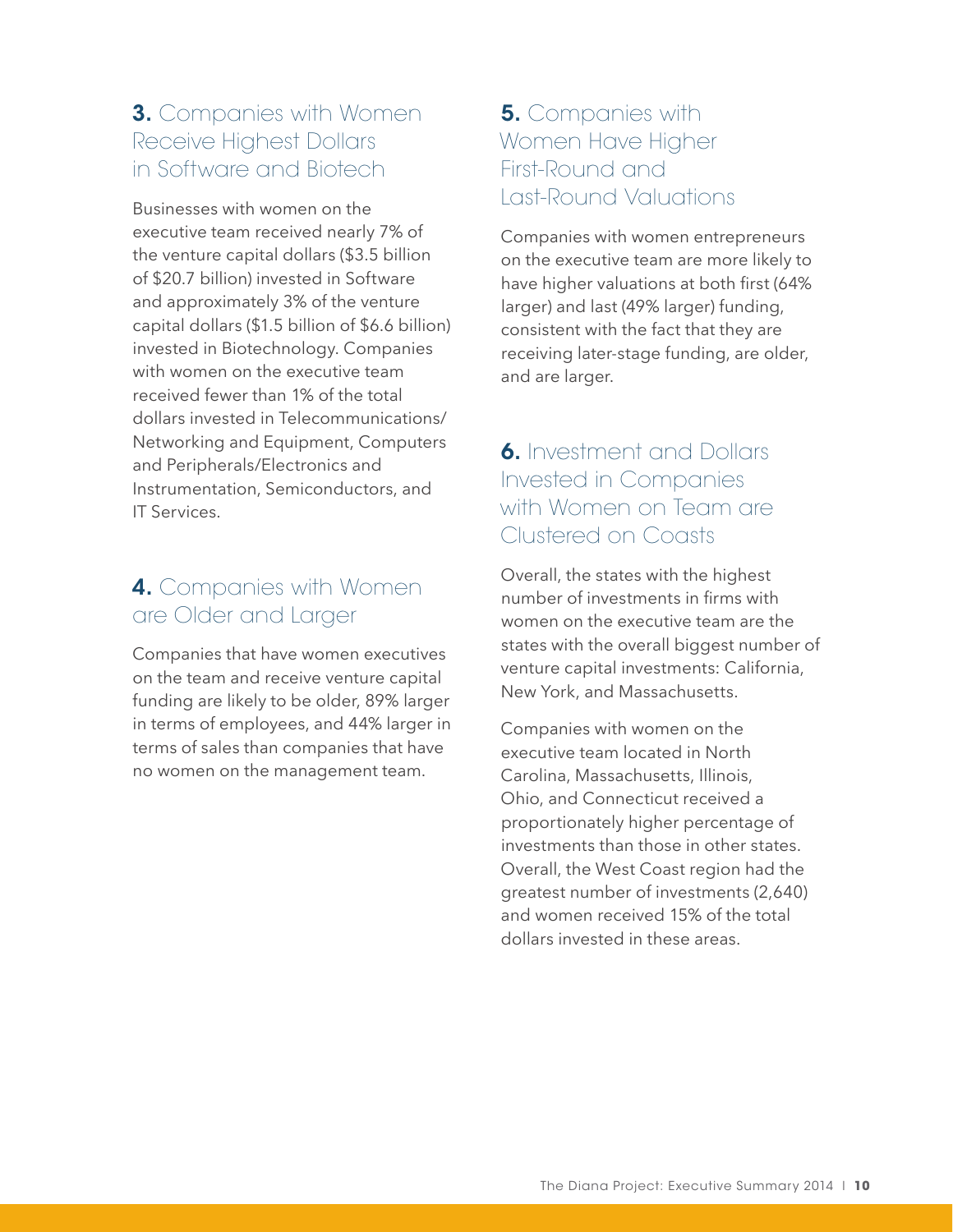Profile of Women Partners and Current Venture Capital Investment Firms  $\bullet\bullet\bullet$ 

#### 1. Number of Women Partners Declined

The total number of women partners in venture capital firms declined significantly since 1999 from 10% to 6%.10 At the time of this report, 139 of the venture capital firms had women partners.



five times our money at company XX. And we made five times our money at company YY, which is a technology company led by a woman." WOMAN VC

#### 2. Venture Capital Firms with Women Partners Invest in Companies with Women on Team

Venture capital firms with women partners are twice as likely to invest in companies with a woman on the management team (34% of firms with a woman partner versus 13% of firms without a woman partner).

Venture capital firms with women partners are three times more likely to invest in companies with women CEOs (58% of firms with women partners versus 15% of firms without women partners).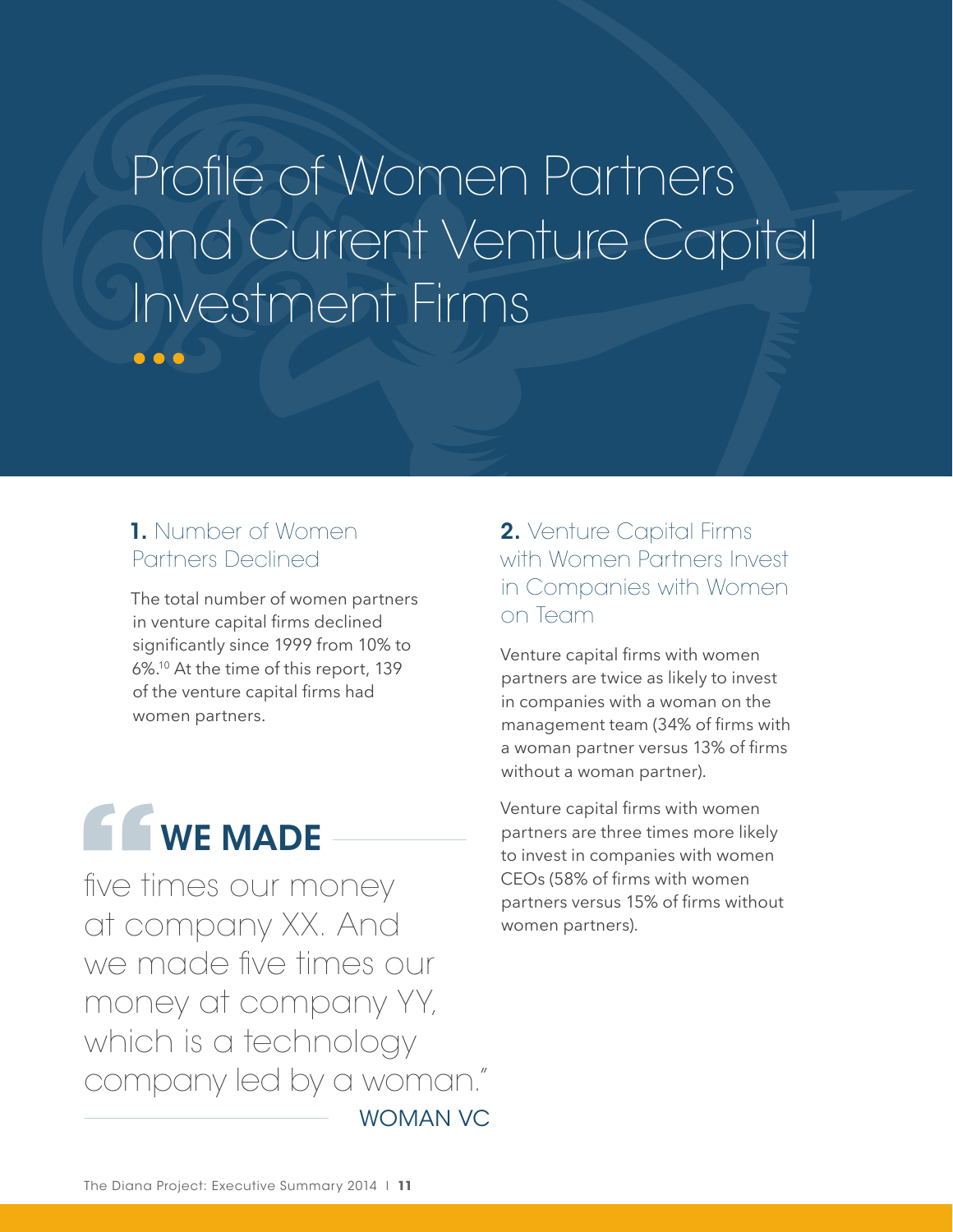#### 3. Larger Venture Capital Funds Invest in Businesses with Women

Venture capital firms investing in businesses with women on the executive team tend to be significantly larger in terms of assets under management (\$269 million versus \$210 million).

Venture capital firms investing in companies with women on the executive team tend to have more investment professionals, an average of 12, than those not investing in companies with women on the executive team, who have an average of 9 partners.

4. Venture Capital Firms Investing in Companies with Women are More Active Investors

Venture capital firms investing in companies with a woman on the executive team are more active in terms of total investments, an average of 60 versus 17 investments for those

firms who invested only in businesses with all-male teams during 2011-2013. Those venture capital firms with women partners also had a higher number of total active investments, 37 versus 11 for those invested in all-male teams.

Venture capital firms investing in companies with women CEOs have nearly four times more active investments than those firms not investing in women, an average of 93 for those investing in companies with women CEOs versus 20 for those investing in companies with all-male CEOs.

#### **5.** Venture Capital Firms Investing in Businesses with Women are Older

Venture capital firms investing in businesses with women on the executive team were generally a little older, being founded in 1998 versus those venture capital firms not investing in women, which were founded more recently.

### MY BIGGEST CHALLENGE

is getting introductions into the networks and especially getting into the finance networks. I met few women in the process."

WOMAN ENTREPRENEUR (ONLINE RETAILING)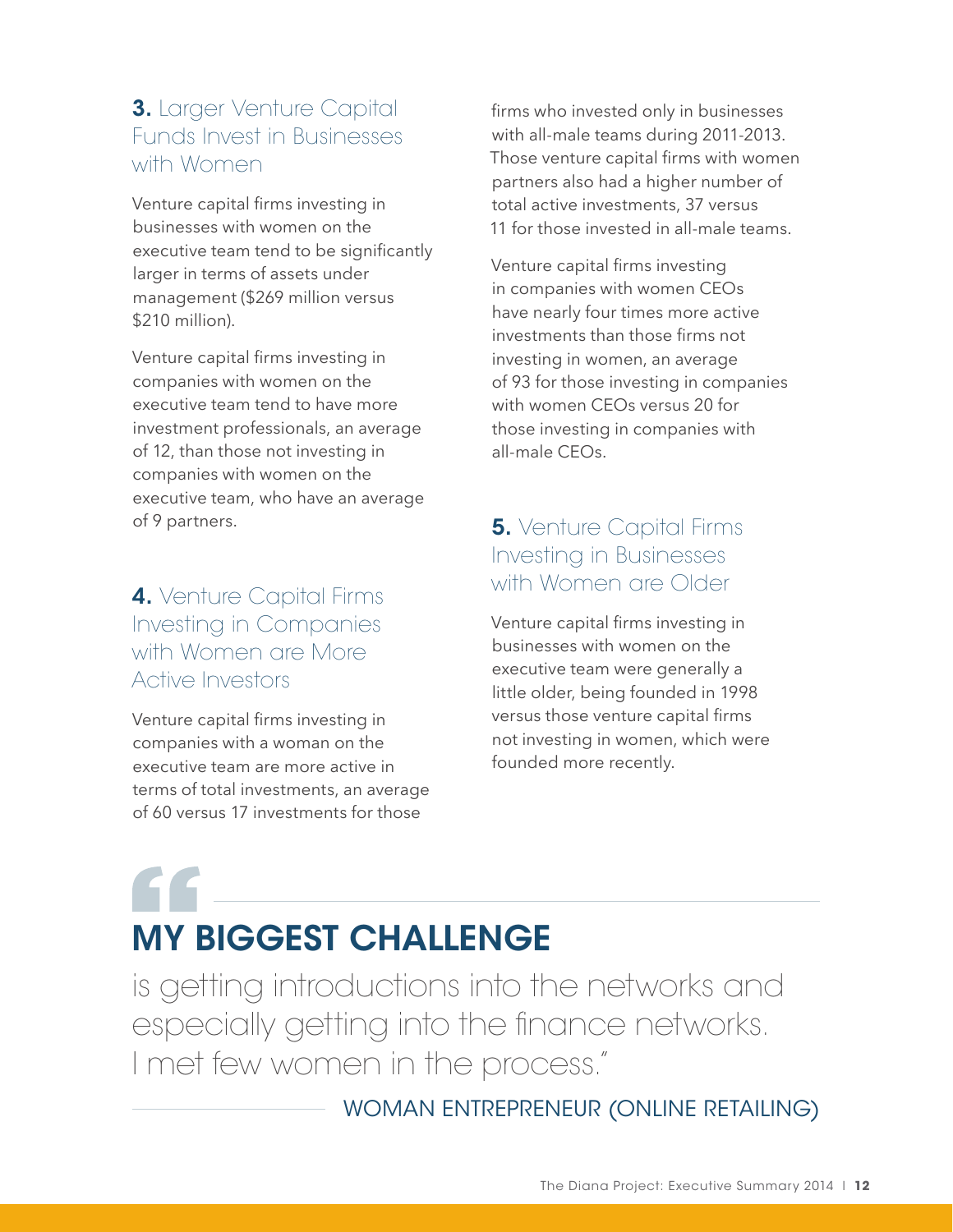# CONCLUSIONS

 $\bullet\bullet\bullet$ 

**Since the original Diana Report in 1999,** the landscape of venture capital has changed dramatically, while the ecosystem of women's entrepreneurship has also evolved. A significant number of organizations have emerged with the mission of supporting, training, and celebrating women entrepreneurs. For example, since the 1999 Diana Project investigation of the landscape for women entrepreneurs, numerous national programs focused on identifying and training high-potential women entrepreneurs were launched. These include the EY Entrepreneurial Winning Women™ program and Springboard Enterprises, which sponsors forums, events, and resources to help high-technology women entrepreneurs to access growth capital.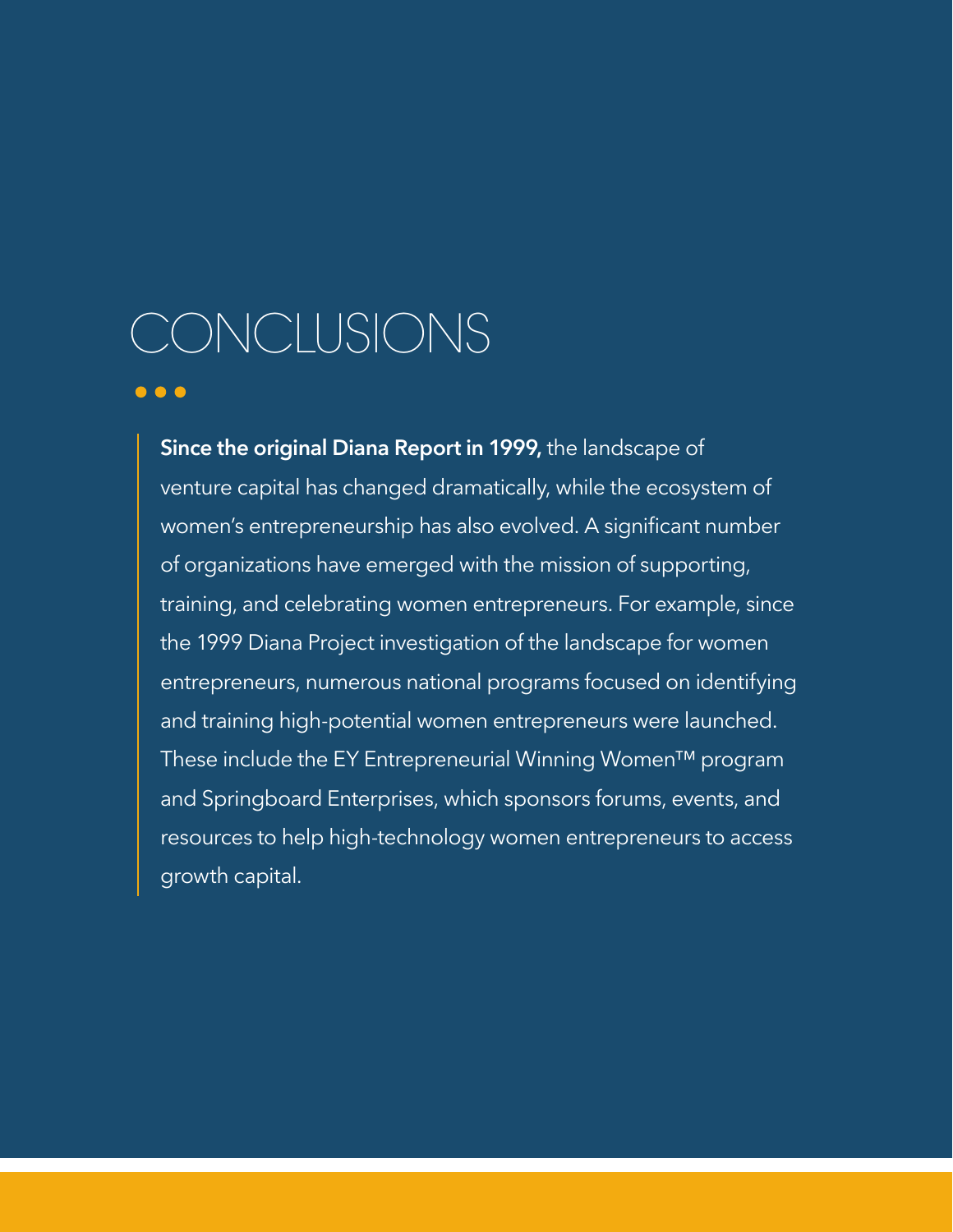Another program, Goldman Sachs' *10,000 Small Businesses*, which is focused on business growth, has nearly 50% female participation in its core offerings. In addition, *10,000 Small Businesses* partners with the Tory Burch Foundation to offer a special version of the program for earlier-stage businesses with women on the executive team. Golden Seeds, an angel investment group with more than 245 investors, was established in 2005 with the sole stated mission of an investment strategy "focused on the vibrant opportunities of women-led businesses."11 Golden Seeds was rated the most active angel investor group in 2013 and has developed a significant track record of investing in more than 60 ventures with women on the executive team. Numerous online resources also are available to women entrepreneurs, including Astia, which focuses on high-growth women entrepreneurs. Women 2.0 and Count Me In are examples of websites that provide information and business education programs for women interested in growing their ventures. More recently, the Babson College Center for Women's Entrepreneurial Leadership created a new program, the Women Innovating Now (WIN) Lab, which is a year-long residency program that offers women entrepreneurs the road map, expertise, inspiration, and community needed to successfully launch high-growth, venture capital–fundable entrepreneurial ventures.

As a likely result of efforts such as these and the evolution of the general entrepreneurial environment in the United States, our data show that women entrepreneurs have made progress in attracting venture capital over the past decade. This report shows that the percentage of businesses with women on the executive team receiving funding has nearly tripled during the past 13 years from fewer than 5% in 1999 to 15% of the total venture capital investments today. The amount of total aggregate dollars of funding in companies with women on the team has risen as well. Further, the average amount of funding for businesses with women entrepreneurs is equal to or higher than that for businesses with no women on their management teams.13

Although the percent increase over the past decade is promising, there is still a significant gap in venture capital funding between those businesses with a woman on the team and those with no women. Importantly, only 2.7% (183) of the 6,517 companies that received venture capital funding have a woman in the CEO role. This means that 86% of all venture capital–funded businesses have no women at all in management positions, and more than 97% of venture-funded businesses have male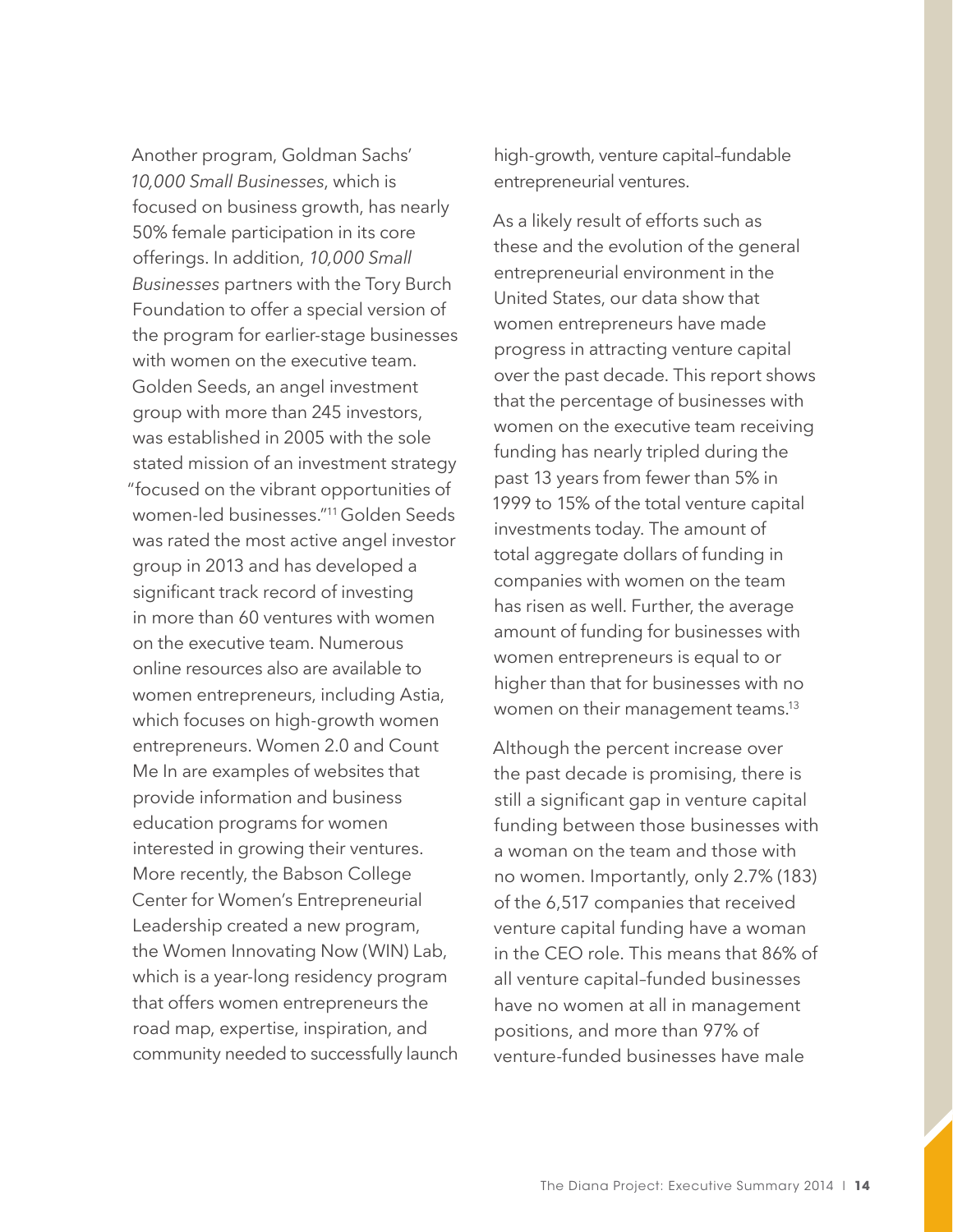Businesses having all-men teams are more than four times as likely as companies with even one woman on the team to receive funding from venture capital investors.

CEOs. Recall that the SBA reports that more than 36% of all US businesses are owned by women. However, in this most recent picture of the venture capital funding landscape, businesses having all-men teams are more than four times as likely as companies with even one woman on the team to receive funding from venture capital investors.

Past studies have suggested that for progress to occur, women need to be proactive in obtaining more equity financing. Recommendations included learning the language of finance, becoming more financially savvy, having "big dreams," or starting businesses in high-technology sectors. Other prescriptions include expanding networks and learning to pitch more like men. Based on our research, it is increasingly apparent that many women entrepreneurs have followed these prescriptions, yet they have not been able to achieve proportionate increases in early-stage growth capital.

More than 97% of venture-funded businesses have male CEOs.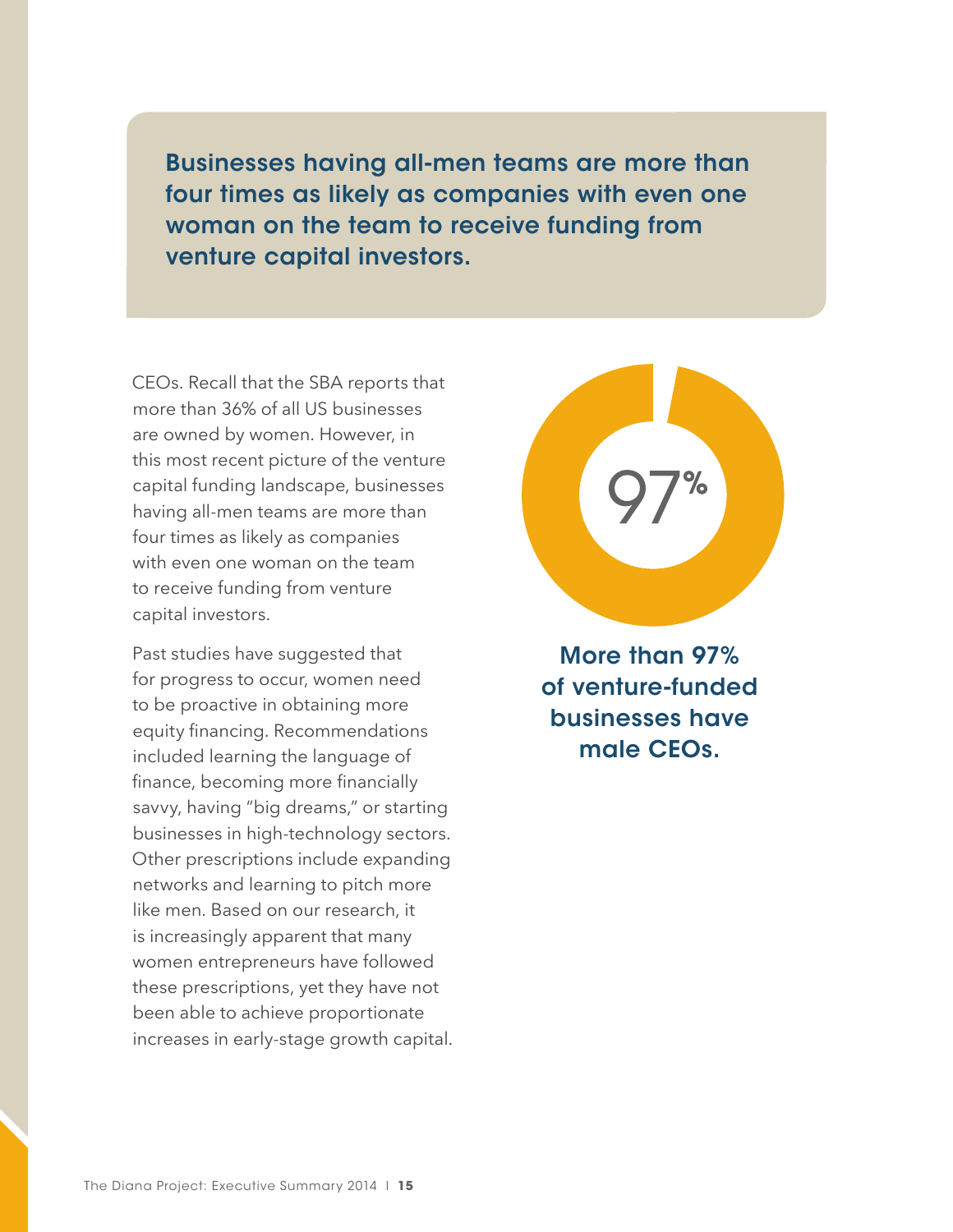# **CON THE HEALTHCARE SIDE,**

the experience you need as a woman entrepreneur is a lot of academic background, specifically an MD, PhD or engineering degree. The sheer number of women who have those credentials has progressed, but the experience needed seems to be less in digital media. I think the average CEO and management teams are a lot younger, but on the healthcare side, our average CEOs are in their 50s and 60s. So, in terms of age, it gets to a point where we just lose a lot of working women."

MAN VC INVESTOR

The bottom line is that since the initial Diana Project analysis in 1999, a robust and thriving entrepreneurship ecosystem has developed to support and promote women entrepreneurs in the United States. Companies with women on the executive team that receive funding are older, larger, and clustered in certain sectors, and receive a very small proportion of the pie of venture capital investment dollars. Significantly, the venture capital firms that do invest in teams with women entrepreneurs are performing better when investment outcomes are considered.14 Finally, and more compelling, is the fact that the role of women investors in venture capital is declining.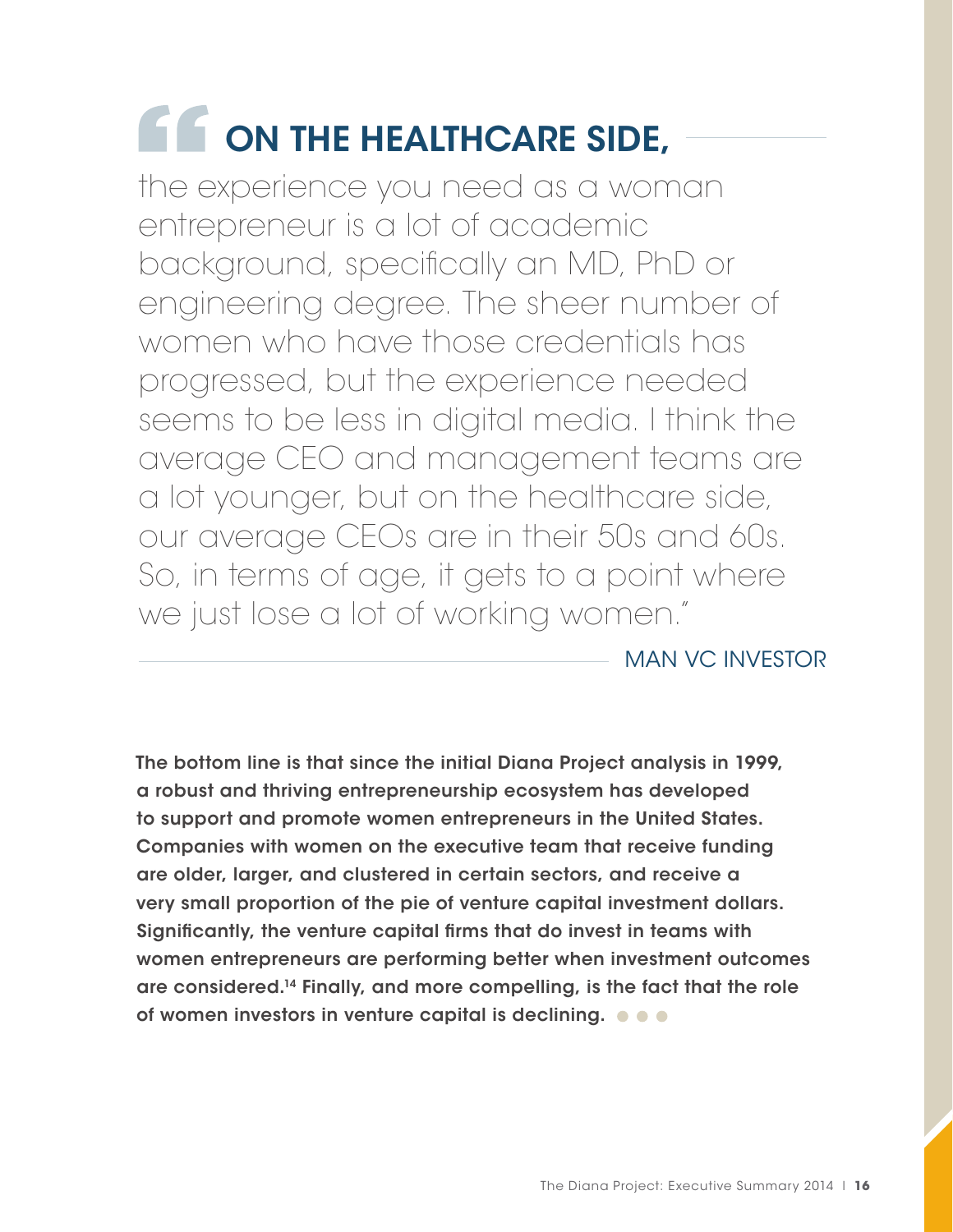### IMPLICATIONS $\bullet\bullet\bullet$

Our study raises new questions regarding women entrepreneurs' access to venture capital. While recognizing its unique and targeted purpose, the equity model that exists in the United States does not seem to be a particularly good fit for many entrepreneurs, especially for women.

**As a result of our analysis, we offer nine recommendations.**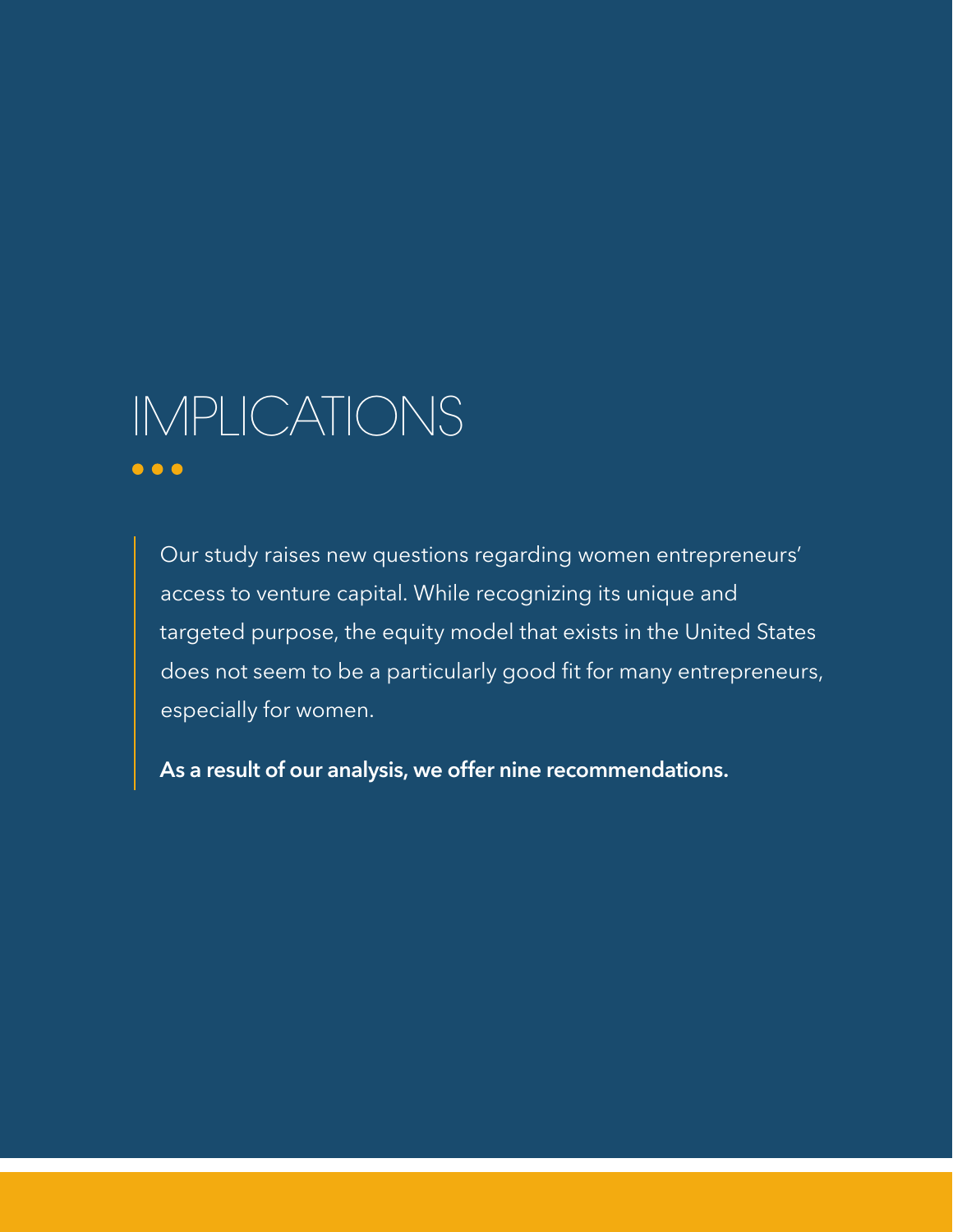#### 1. Increase Number of Women Investment Professionals in VC Industry

**One of our most important findings from this comprehensive analysis is the composition of venture capital firms.**

We found very few women partners as well as women investment professionals across all venture capital firms. Importantly, this number has declined significantly since 1999. This highlights some important issues for the venture capital community. First, significant research shows that diversity of top management team decision making results in more effective decisions.15 Second, research has also shown that insularity of thought can stymie creativity, innovation, and creativity.<sup>16</sup> The existing gender homogeneity of venture capital firms may have consequences regarding the long-standing investment decision processes currently in place. For example, a recent report on the venture capital industry shows that only 20 of 100 venture funds generated returns that beat a public-market equivalent of more than 3% annually, that the majority of funds (65%) failed to exceed returns, and that the average venture capital fund fails to return investor capital after fees.17 These facts

A recent report on the venture capital industry shows that only 20 of 100 venture funds generated returns that beat a public-market equivalent of more than 3% annually.

taken together imply that venture capital firms may benefit from better decision-making processes. After taking into account the extreme levels of homogeneity of the decision makers in the industry, increased diversity might be a possible solution.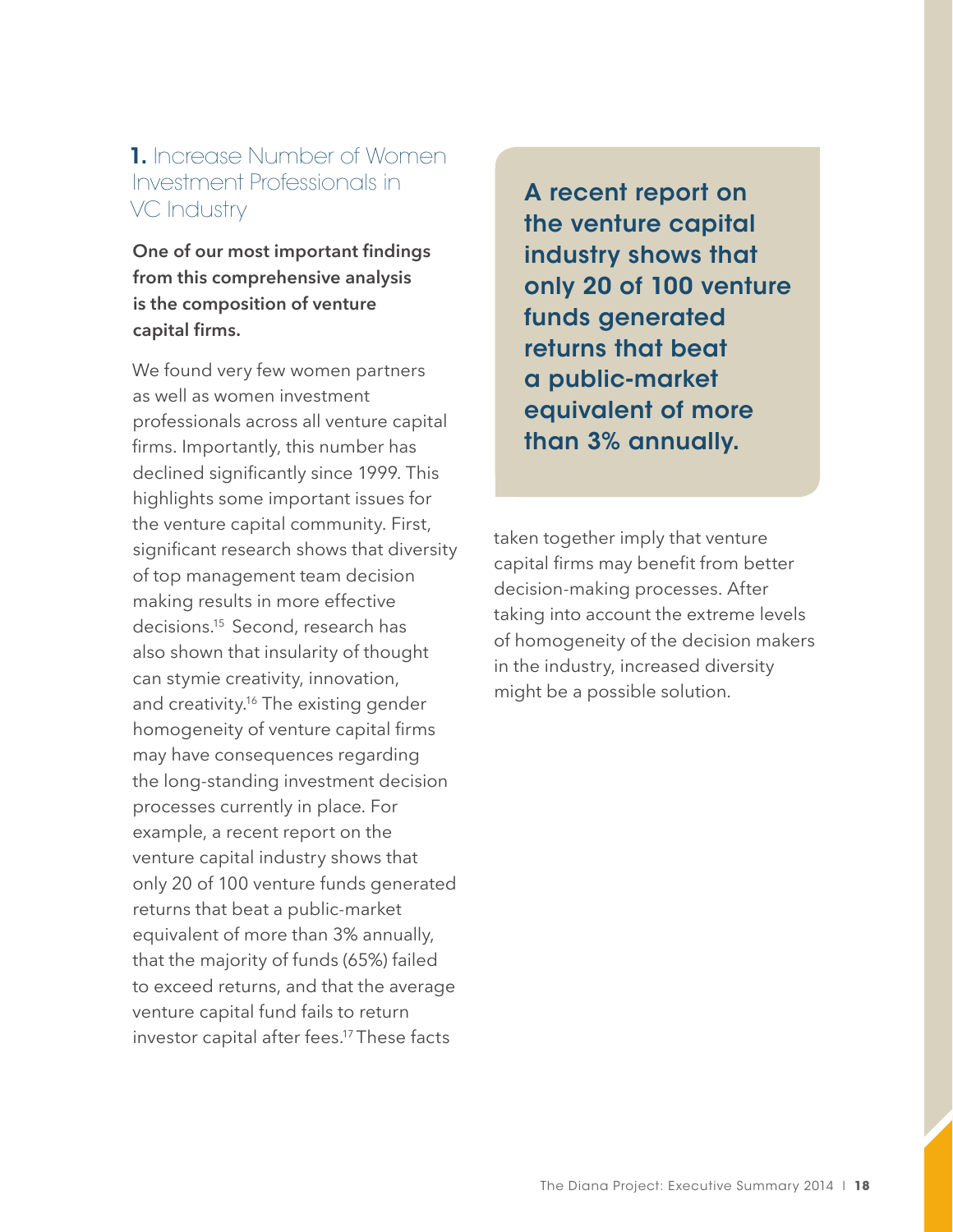#### 2. VC Industry Should Do More to Recruit and Promote Women Investors to Partner Level

**Our data also show that having a woman on the investment team of a venture capital firm is associated with increased investing in companies with women.**

Not only do our data empirically show this connection between women in venture capital firms and women entrepreneurs, but qualitative evidence from interviews conducted to support this project indicates that women investors actually seek out women entrepreneurs. In terms of investing, venture capitalists would logically prefer to have a larger pool of deals to choose from, so it follows that investors would benefit from having a larger population of entrepreneurs for funding

consideration. The Pipeline Fellowship is a program that prepares and trains women for angel investing and is an example of one way to increase the number of qualified women investors. Venture capital firms might want to increase efforts in attracting, recruiting, training, and retaining women investors. Further, our data show that investment firms with women investors are more active investors in general and that they will invest in businesses with women on the executive team more often than men. Venture capital firms should do more to recruit and retain women investors, because this increases their likelihood of investing in companies with women on the executive team (which appear to be good investments).

### **IF IF I WOULD SAY ONE REASON**

(for fewer women-led companies receiving investment) would be that some guy knew some guy from 10 years ago. You know, they went to an all-boys' high school together. So, there is definitely the cliche of the old boys' network.

MAN VC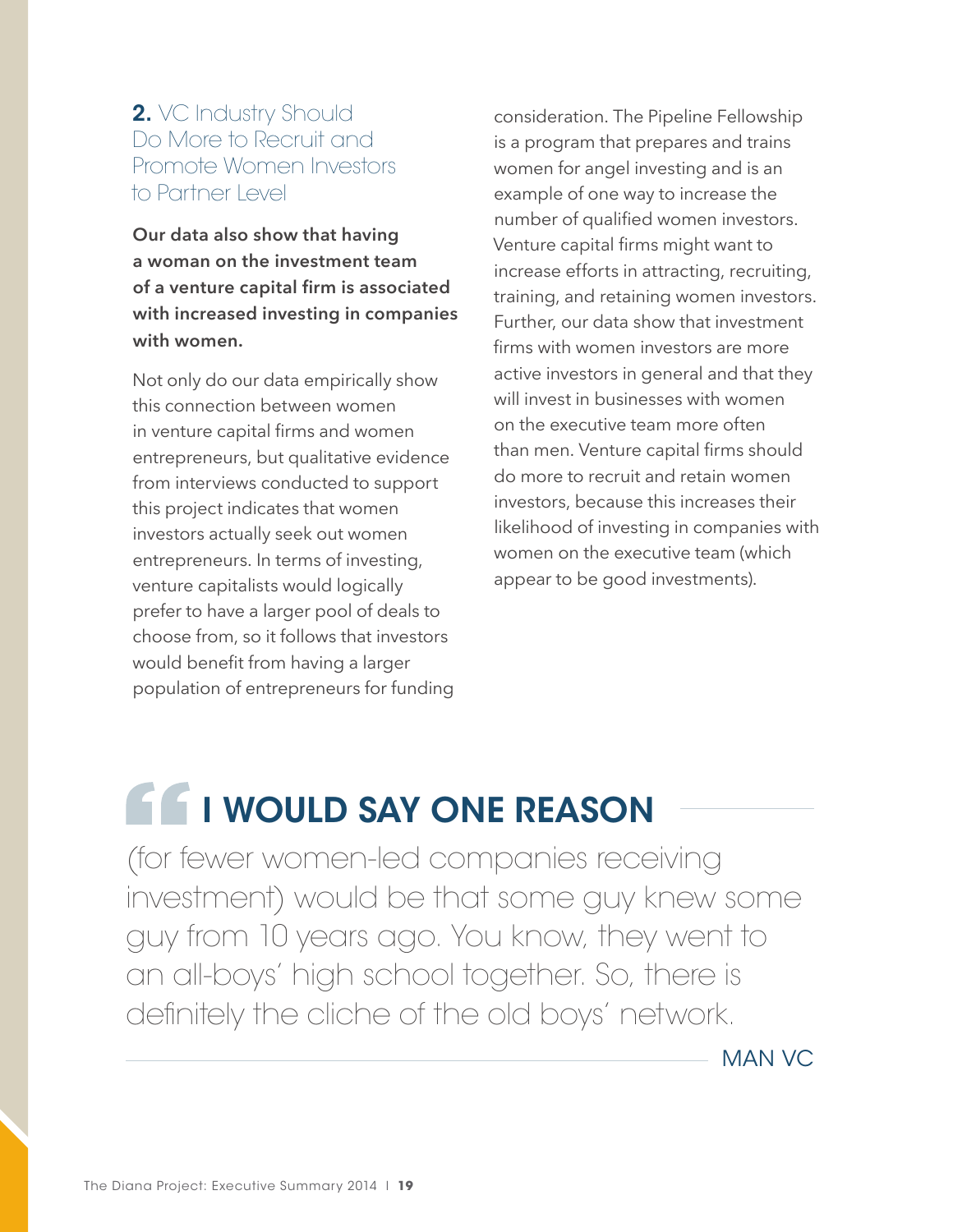#### 3. Limited Partners Should Demand More Investments by VCs in Companies with Women on the Executive Team

**As we suggested in 1999, women entrepreneurs may be missing opportunities for growth because of the lack of growth funding available to them.**

because venture capital funds publicize and market their fundraising based on prior fund/portfolio performance. However, our findings suggest that these venture capital firms might achieve even better returns if their portfolio included investments in companies that have both men and women on the executive teams. Therefore, it would behoove limited partners to demand that the

It would behoove limited partners to demand that the venture capital firms in which they invest reconsider their investment approach because it is clear that teams with women entrepreneurs perform as well or better than firms led exclusively by men.

Our data also suggest that venture capital–funded businesses with women on the executive team do perform better on multiple dimensions. The venture capital community, therefore, may be missing good opportunities by not searching out, being open to, and investing in businesses with women entrepreneurs. Limited partners (such as pension funds, corporations, life insurance companies, individuals, and endowments) are the largest sources of funding for venture capital firms. These companies and organizations determine their investment strategies in one venture capital firm over another one based on finding funds that provide the best returns on their investment. These statistics are easily obtained

venture capital firms in which they invest reconsider their investment approach because it is clear that teams with women entrepreneurs perform as well or better than firms led exclusively by men.<sup>18</sup>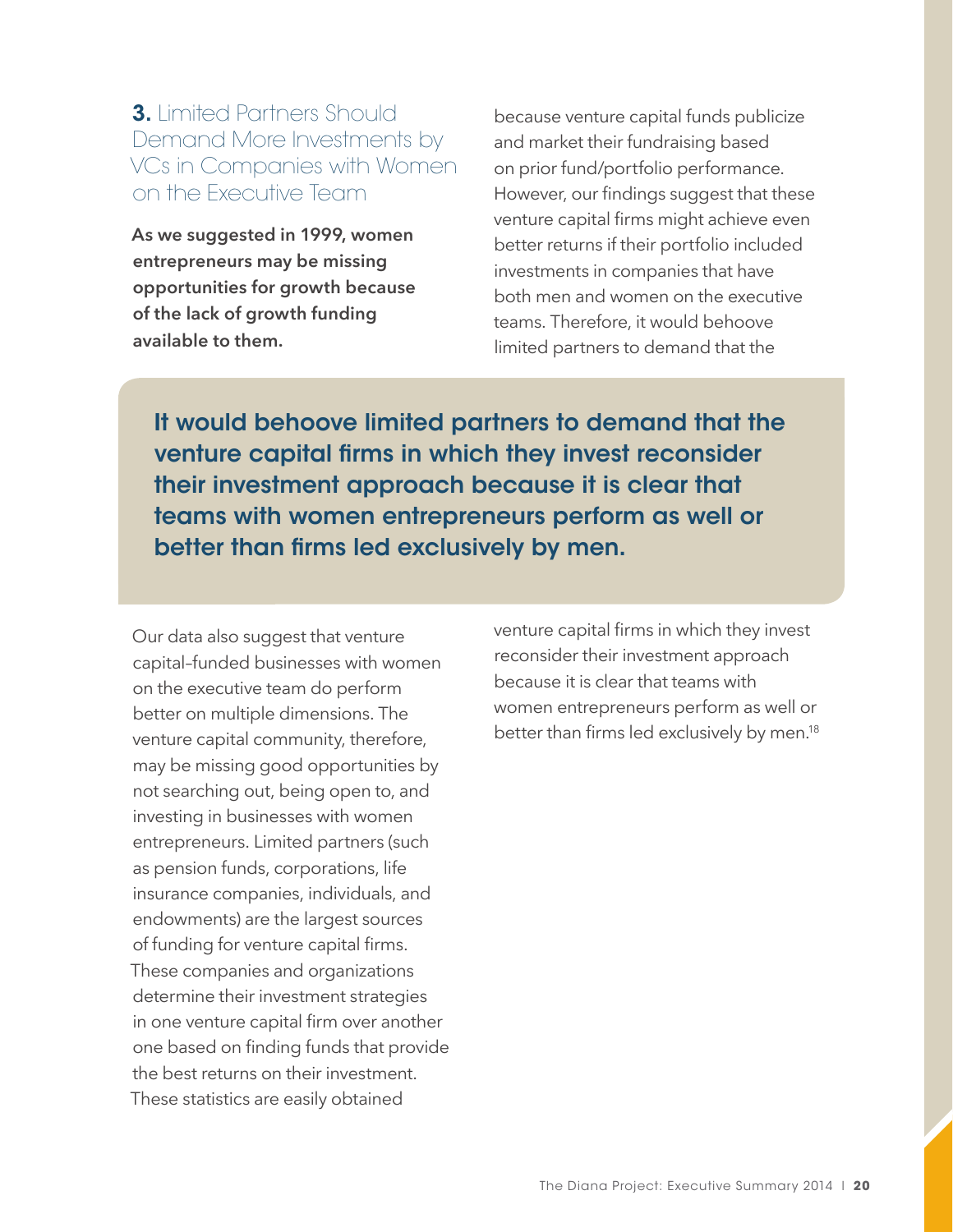#### 4. VC Industry Should Re-examine Their Preferences for Investing in Businesses Led by Male CEOs

**This analysis shows that even though a tiny percentage of companies with women CEOs are receiving venture capital, these businesses are receiving approximately the same level of investment, and are just as likely to receive early- and late-stage funding, as those with men CEOs.**

Furthermore, there is evidence that they perform just as well as all-male firms. This being the case, it is quite surprising only 2.7% (183 of 6,793) of businesses actually have women CEOs. This raises some questions for future consideration. Does the venture capital industry have a bias against funding businesses with women CEOs?

If so, why? Interviews with venture capitalists do suggest that there is "skepticism" about a woman-led company, but in the long run, the success of the company is what matters, not the gender of the CEO. Our data do not provide information for us to determine how women come into the role of CEO, whether they are part of the founding team or whether they are brought in as experienced CEOs, but this is a question worth answering. Further, women entrepreneurs who are CEOs and searching for venture capital funding ought to be aware that the odds seem to be against them in terms of the likelihood of actually receiving funding.

### **A.C.** RAISING MONEY

is hard and sometimes being a woman works against you because of perceptions, but don't let it beat you down."

WOMAN ENTREPRENEUR (TECHNOLOGY VENTURE)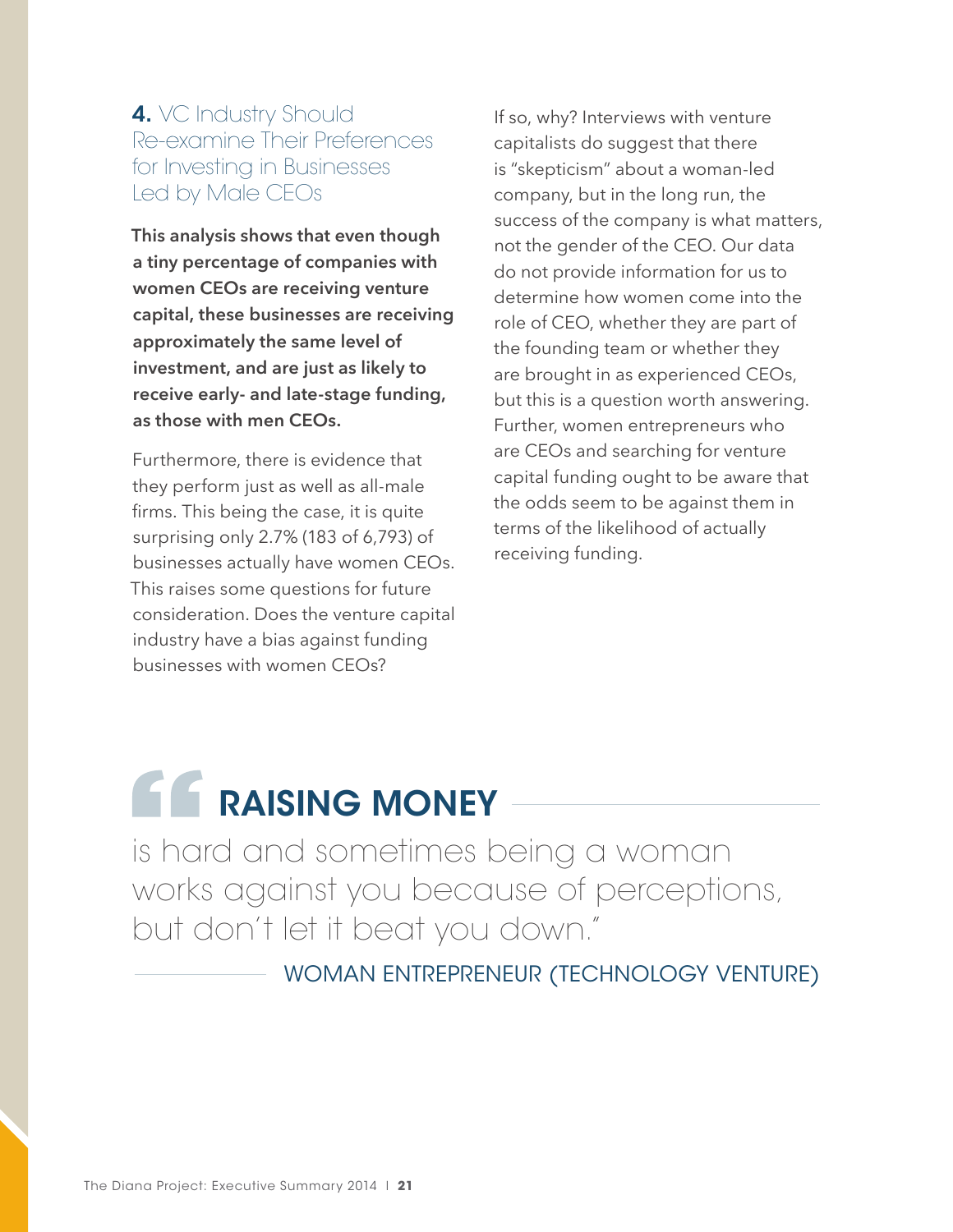#### **5.** Venture Capital Industry Should Seek Out More Early-Stage Companies with Women on the Executive Team

**There has been an evolution in venture capital firms since the first Diana Project report in terms of the specific services directly provided to entrepreneurs once a venture capital firm has invested.**

For example, venture capital firms like Benchmark Partners and Andreessen Horowitz now provide incubator services for the startups in which they invest. Along with their financial capital, they provide their portfolio companies with office space or legal and financial accounting services in addition to their decision to invest capital in the venture. Because of the dearth of investments in businesses with women on the executive team by venture capital firms providing these services, women entrepreneurs and the ventures they start are further disadvantaged, first by not receiving the growth funding and second by missing out on the additional support relationships, coaching, and services that such venture capital firms would provide. Organizations like Springboard and Ernst & Young's EY Entrepreneurial Winning Women™ program, as well as other organizations like regional venture capital associations, work to showcase qualified businesses with women on their teams to the venture community by sponsoring events or

forums that introduce and connect women entrepreneurs to the venture capital community.

#### 6. Increase Media Awareness of Lack of Women in Venture Capital Community and Investments

**Given that venture capital firms celebrate their business deals and entrepreneurs that they fund through social and print media, the lack of visibility of women entrepreneurs creates a social perception that only male entrepreneurs can be successful in venture capital funding.**

However, popular media recently created awareness of the lack of venture capital funding for growth-oriented women entrepreneurs. This report suggests that there is an opportunity for the media, large companies, and other organizations not only to continue to draw attention to the challenges women have in obtaining venture capital funding, but also to showcase the successes of growth-oriented, venture capital–funded women entrepreneurs.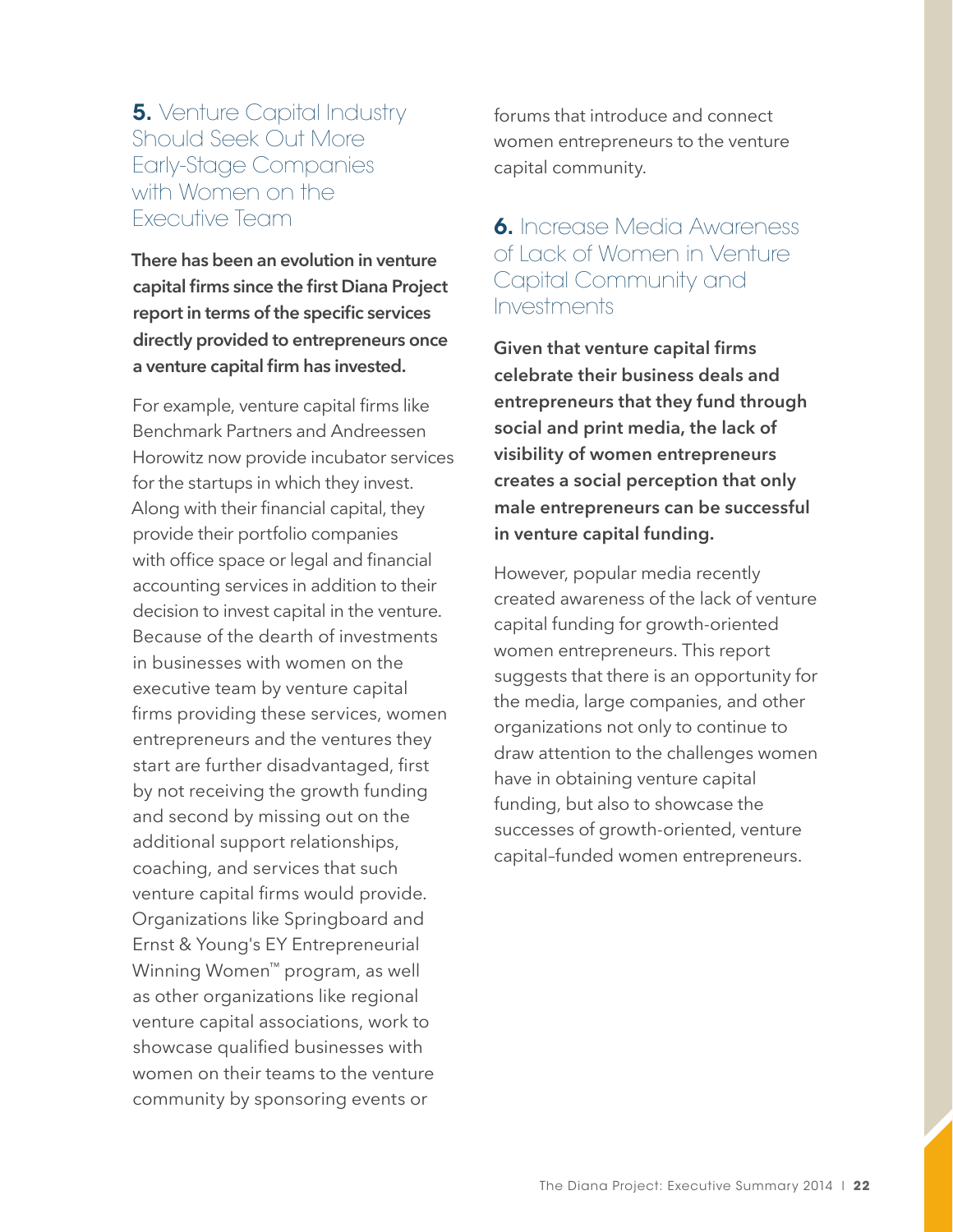#### 7. Examine if Gender Biases are Part of Venture Capital Decision-Making Process

**Companies with women on their executive teams that receive venture capital are typically older and more established, and therefore receive later-stage funding (while less often receiving early-stage and angel investment funding).** 

#### **This raises important questions:**

- a. Does it take companies with women on their executive teams longer to gain the attention of the venture capital community? Do we know if the women on the executive teams were part of the founding team, or if they were brought on later as seasoned executives rather than entrepreneurs? This could explain the more frequent inclusion of women on the later-stage teams.
- b. Do companies with women on their teams need to demonstrate a stronger track record to potential investors?
- c. Are companies with women on their teams being put through a tougher screen by investors during their decision-making process?

Whatever the explanation, these findings are problematic because a lack of early-stage funding limits possibilities for future growth. In any event, venture capital firms should examine their screening, evaluation, and investment decision process to determine whether gender biases are inherent in their procedures.

#### 8. Women Need More VC Investment Across All Industry Sectors

**Our data also show that companies with women on their teams have a higher probability of receiving funding in the Medical Technology sectors, but a lower likelihood of receiving investments in other sectors such as Telecommunications, Networking and Equipment, and Computers and Peripherals.**

It is not clear whether this is a pipeline problem, a problem of fewer women starting businesses/leading businesses in these sectors, or a problem of women entrepreneurs being unable to obtain access to the appropriate funding networks in these sectors. Although this industry breakdown may be indicative of the venture capital community's investment preferences overall, these preferences also have significant gendered implications if avoidance of deals with women on the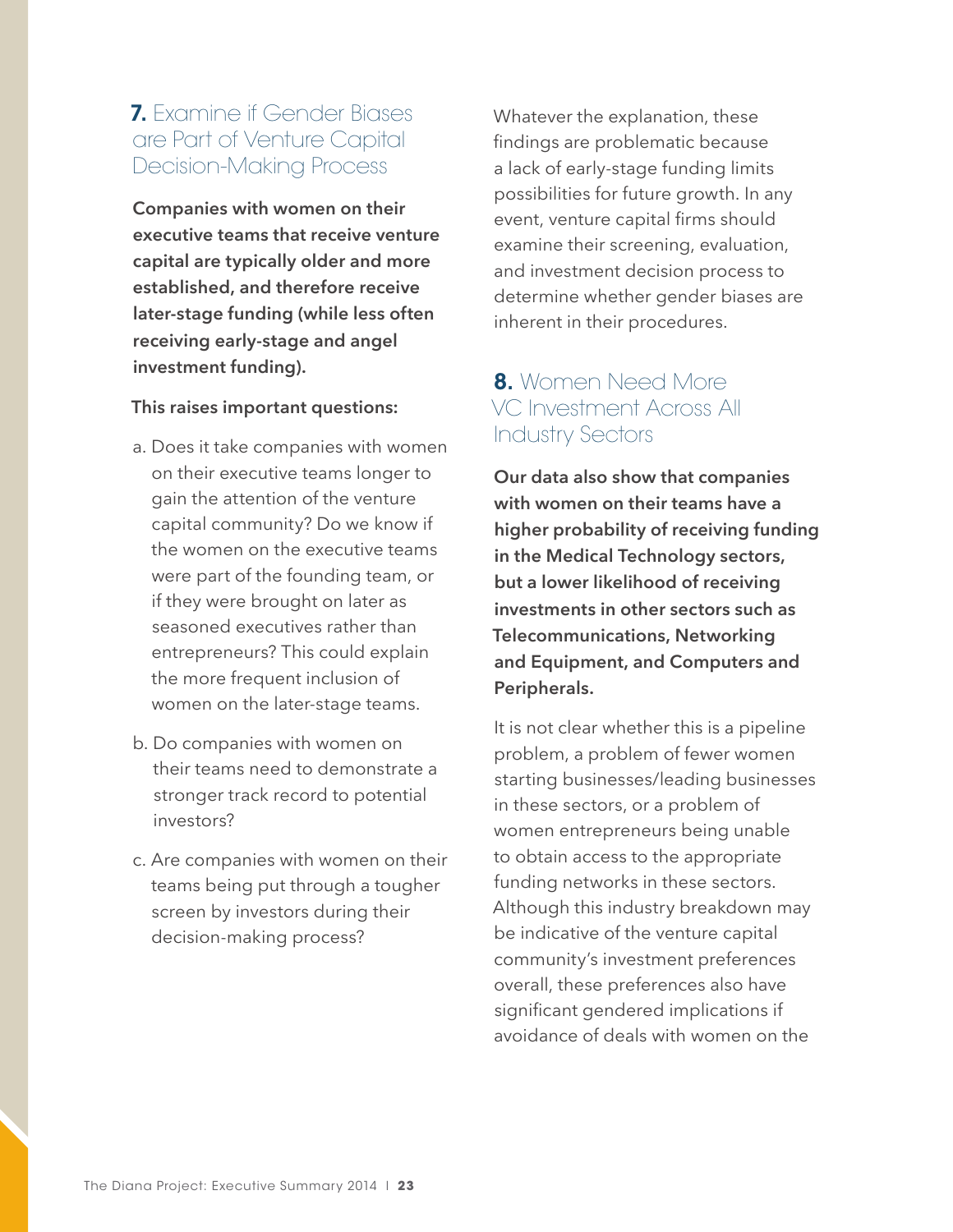executive team is in any way driving investment decisions, because the best technologies, products, and services may not be receiving the growth capital needed to solve a social or market problem.

#### 9. Venture Capital Industry Should be Re-Examined Based on Gender and Geographical Investment Preferences

**It is quite revealing that companies with women on the executive team have more or less access to capital depending on their geographic location.**

The states where women entrepreneurs are receiving proportionately more investment (North Carolina, South Carolina, Illinois, Maryland, and Connecticut) are not necessarily the states that have the largest or oldest firms, or the most investment dollars (California and New York). This raises a question regarding the institutionalization of older, established venture capital firms and investment cultures on the coasts and their willingness to search out and consider investing in companies with women on their teams that may not be located in the state of their operations.

### In Summary

If we consider the tremendous work within the entrepreneurship ecosystem to support and foster growth of women entrepreneurs, and the findings of this study, there is strong evidence that it is not the women who need fixing. Our report demonstrates that companies with women on the executive team are just as successful if not more successful than companies with no women on the team.

The lack of diversity in the venture capital industry, taken together with the overall performance of the industry, suggests that the model for venture capital that has been in place since the 1980s should be reconsidered and re-evaluated in order to effect change.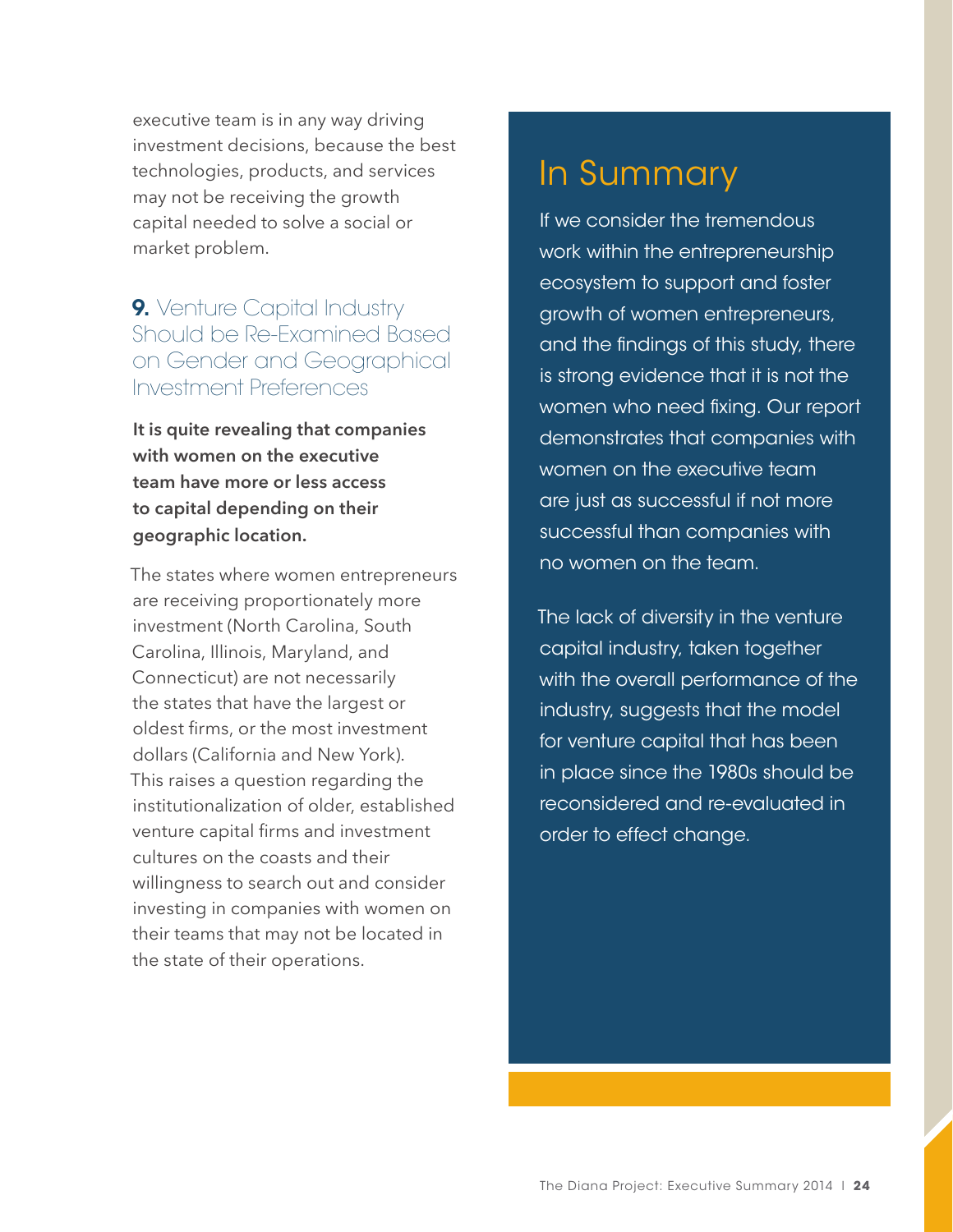## Endnotes

 $\bullet\bullet\bullet$ 

- **1.** The Diana Project was founded by Candida Brush, Nancy Carter, Elizabeth Gatewood, Patricia Greene, and Myra Hart in 1996. It is a multi-university longitudinal research program designed to determine and influence the factors that lead to high-growth, women-led ventures, by investigating the supply of and demand for resources for women-led ventures and by comparing growth models in-male and female-led ventures. Further details on the purpose and publications can be found at http://www.dianaproject.org.
- **2.** Brush, C., Carter, N., Gatewood, E., Greene, P., and Hart, M. 2003. *The Diana Project: Women Business Owners and Equity Capital: The Myths Dispelled*, Kansas City, MO: The Kauffman Foundation.
- **3.** http://www.nvca.org/index.php?Itemid=147
- **4.** http://www.unh.edu/news/releases/2014/04/em30angel.cfm
- **5.** http://www.sba.gov/sites/default/files/FAQ\_March\_2014\_0.pdf
- **6.** Center for Women's Business Research, 2009.
- **7.** Kelley, D., Ali, A., Brush, C., Corbett, A., Lyons, T., Majbouri, M., and Rogoff, E. 2013. *The Global Entrepreneurship Monitor 2013 US Report* Wellesley, MA: Babson College and Baruch College.
- **8.** These data were provided by a private company, Pitchbook, which provides systematic and comprehensively reviewed public data on all companies that were funded by private equity and venture capital over the past decade. See appendix for detailed methodology. http://pitchbook.com/. Our initial data set had 10,443 companies. We then identified companies that were "venture capital backed" if they had received institutional capital during the time period 2011-2013. If a company was backed by private equity or other forms of equity capital, it was excluded from this analysis. The total number of companies currently backed by venture capital was 6,793. Besides the quantitative analysis, we also conducted in-depth interviews with 8 experienced venture capitalists and 8 women entrepreneurs funded by venture capital.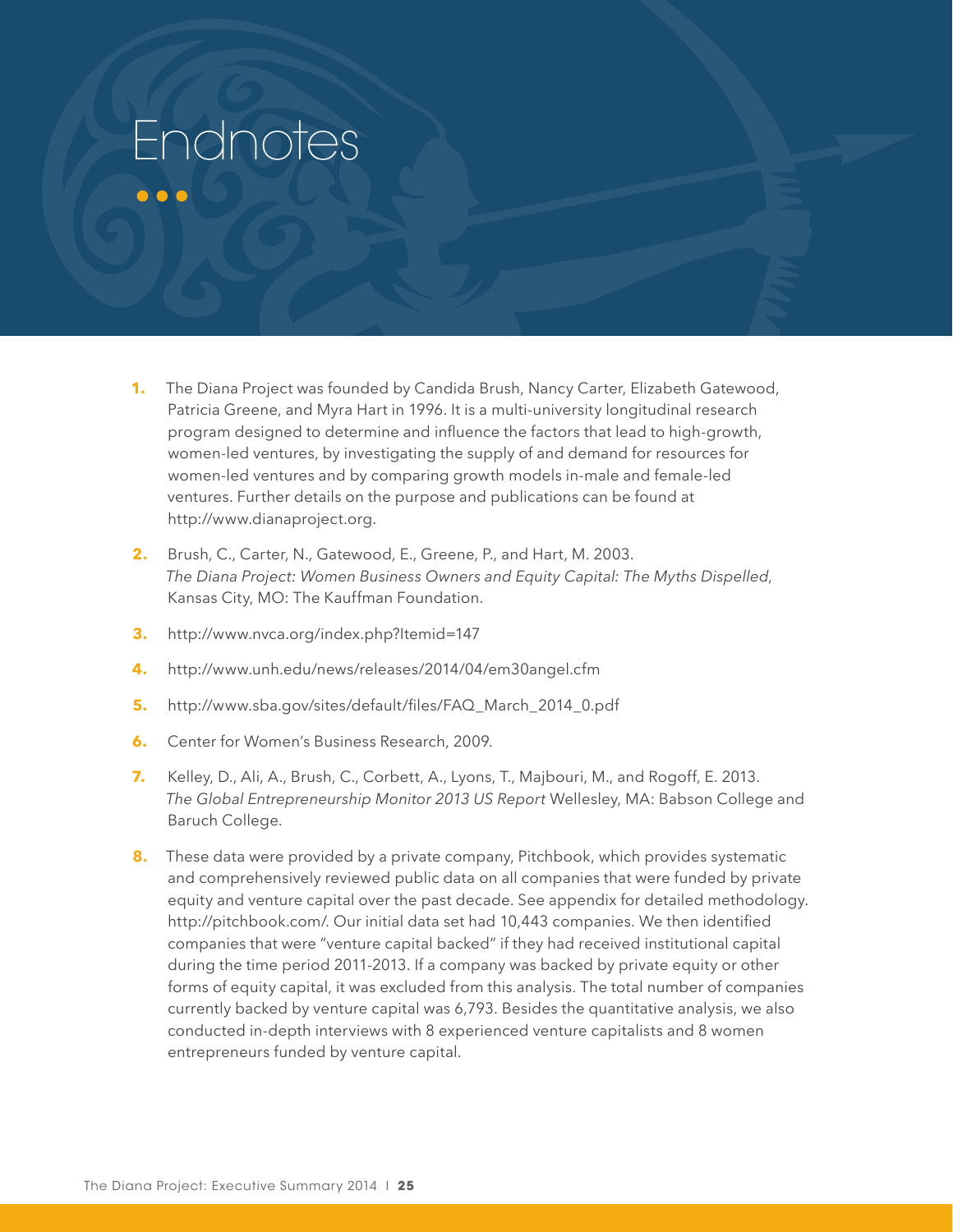- **9.** We coded for management position in accordance with the Diana Project methodology (2000) by examining individual biographies of the management teams listed for each company in the Pitchbook data set. Companies having at least one woman's biography listed in the Pitchbook data (with the word "she") were coded as "women on executive team." Positions we included for women were CEO (Chief Executive Officer), Chair (Chairman), COO (Chief Operating Officer), Chief Revenue Officer, Chief Scientific Officer, Chief Strategy Officer, Chief Tech (Technology) Officer, Chief Marketing Officer, Chief Medical Officer, Founder/Co-Founder, Head/Cohead, Owner/Co-Owner, Partner/Co-Partner, Creative Director, Executive Chairman, Executive Managing Director, Executive Officer, President, and General Manager. Because we adopted this inclusive definition, which is very similar to the definition the Diana Project used in the previous research, the numbers are comparable. However, this definition may have resulted in slightly higher numbers because the original Diana Project limited the definitions to whether or not the Chairman, President, or CEO were female. Brush, C., Greene, P., Hart, M., and Saparito, P. 2001. Patterns of Venture Capital Funding: Is Gender a Factor? *Venture Capital Journal*, 3:1, 62-83.
- **10.** We defined investment professionals only as those who were listed as "Partner," "General Partner," or "Limited Partner" because these are typically the key decision makers in venture capital firms.
- **11.** http://www.goldenseeds.com
- **12.** http://www.goldenseeds.com/angel-network/about-angel-investing
- **13.** It is important to note that this report adopts a slightly broader definition of businesses with women in that we consider a variety of leadership roles, whereas the original Diana Report only considered women Presidents, CEOs, and Chairwomen.
- **14.** http://www.dowjones.com/collateral/files/WomenPE\_report\_final.pdf
- **15.** Carter, D.A., Simkins, B.J., and Simpson, W.G. 2003. Corporate Governance, Board Diversity and Firm Value, The Financial Review. 38: 33-53
- **16.** Cox, T.H., and Blake, S. 1991. Managing Cultural Diversity: Implications for Organizational Competitiveness. Academy of Management Executive. 5:3, 45-56
- **17.** Mulcahy, D., Weeks, W., and Bradley, H.S. 2012. We Have Met the Enemy…and He is US. Kansas City, MO: Kauffman Foundation.
- **18.** The authors are grateful to Diane Mulcahy for her insights regarding the structure of and processes in the venture capital industry.